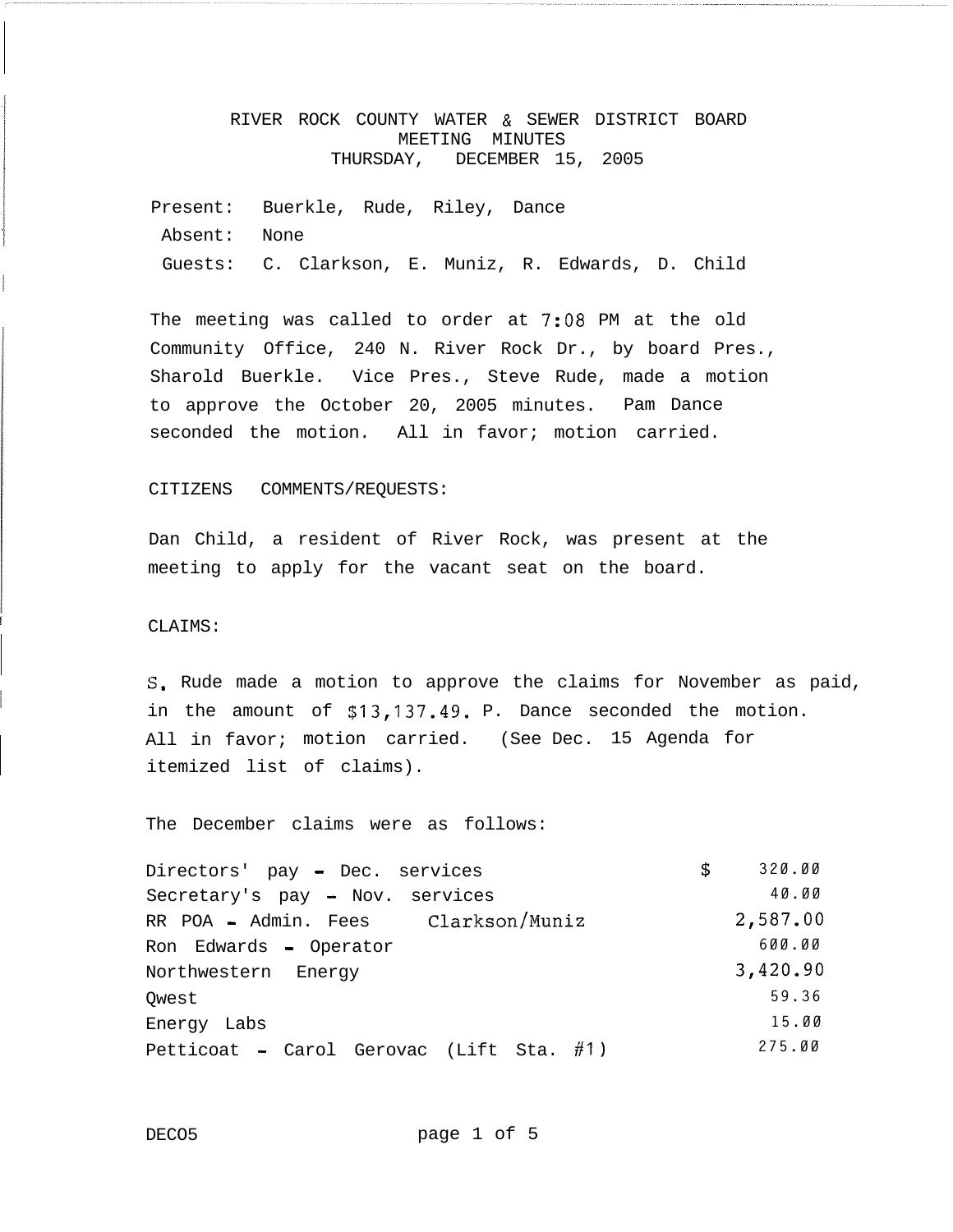CLAIMS (cont.)

| BrennTaq Pacific (Chlorine)        | 461.65       |
|------------------------------------|--------------|
| TD&H Engineering                   | 237.60       |
| Cok, Wheat, Brown - Legal services | 4,935.24     |
| State of Montana - Bonds           |              |
| $(128, 060.00$ and $184, 980.00)$  | 213,040.00   |
| Total                              | \$225,991.75 |

Discussion: The board went over each line item. Statement dated Aug. 31 for **\$512.67** was for a teleconference with Attorney John Brown, Jason Leep (PC Develop.), and Steve Rude regarding Tony Kolnik's complaint about selling water beyond River Rock (2.5 hours at \$175/hr.). And 0.25 hr. speaking with Christine about providing documents requested by Mr. Kolnik.

Sept. 30 was for correspondence **(1** hr.), attending the Sept. **15** board meeting, and travel to Helena to meet with DNRC. The next items were for FAX charges, a teleconference with Russ of DNRC and Jason, preparing the application, and a letter presented at the County Commissioners meeting. (NW River Rock was always a part of River Rock Subdivision). Another item was for the status of minutes requested by Mr. Kolnik. Atty. Brown met with Sharold (1.25 hr. -**0.5** hr is ours).

Sept. 29 - review of Public Notice Publication of Application and travel to Helena re: Cobblestone (not our responsibility). Oct.  $3$  - was for mailings and postage. We need to get a monthly statement from Cok, Wheat, Brown. The board is willing to pay half or a portion of these items. Sharold will do the math and bill PC Develop. Motion was made by S. Rude - The bill for  $$4,935.24$  will be paid and PC Dev. will be billed by RRCS&WD for a portion of the remaining \$4,735.00. P. Dance seconded the motion; all in favor - motion carried.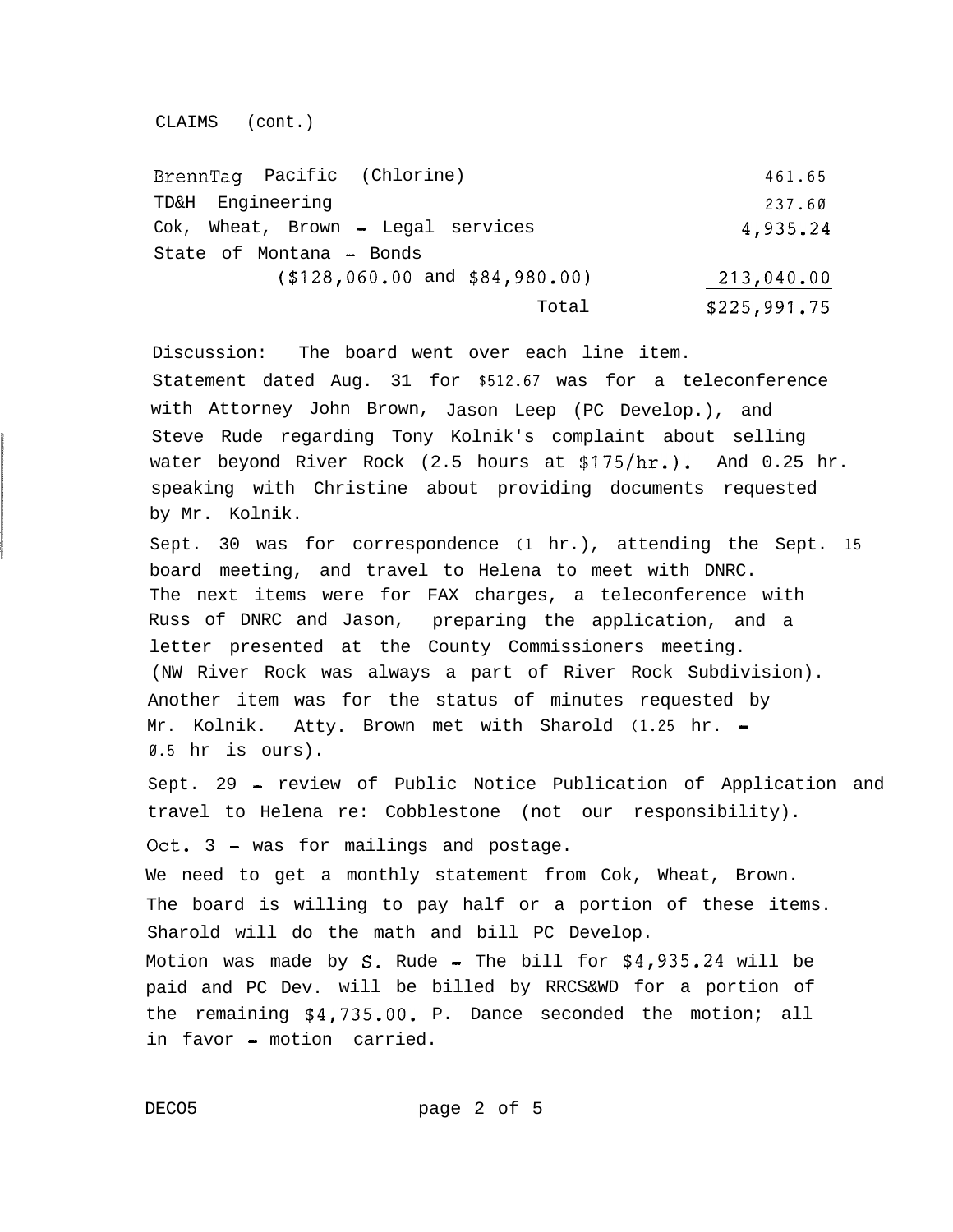REPORTS:

 $\mathbb{F}_{\geq 0}$ 

- Revenue Summary Christine submitted the November **2005** billed/payments data. After clearing accounts, the total number was 865.
- Checking with so much activity, Sharold will wait to report an ending balance.
- Operations: Ron presented two reports, one for November and one for December. Water usage is down (winter). The Nov. bacteria test was fine. December's test was taken the morning of Dec. **15.** Results are printed in Table on p. 3 along with Lead & Copper Sampling Data.

Where's our permit? Ron will write a letter to DNRC.

PC Development is moving forward with NW River Rock, a 55 lot site platte. PC will need to run water and sewer lines and valves. It is a tough time of the year to lay pipe, but should be completed in Jan. **2006.** The valve will split, with hydrants every 400 ft., and two road cuts.

Maintenance: Steve asked Eddie to keep an eye on the NW RR installation of equipment and lines to prevent problems with drainage.

### NEW BUSINESS:

John Brown's appointment as a District Judge has left RRCW&SD without legal representation. His last service to the board was to highly recommend Susan Swimley. Steve made a motion to retain MS Swimley as our attorney. Vicki seconded the motion. All were in favor; motion carried.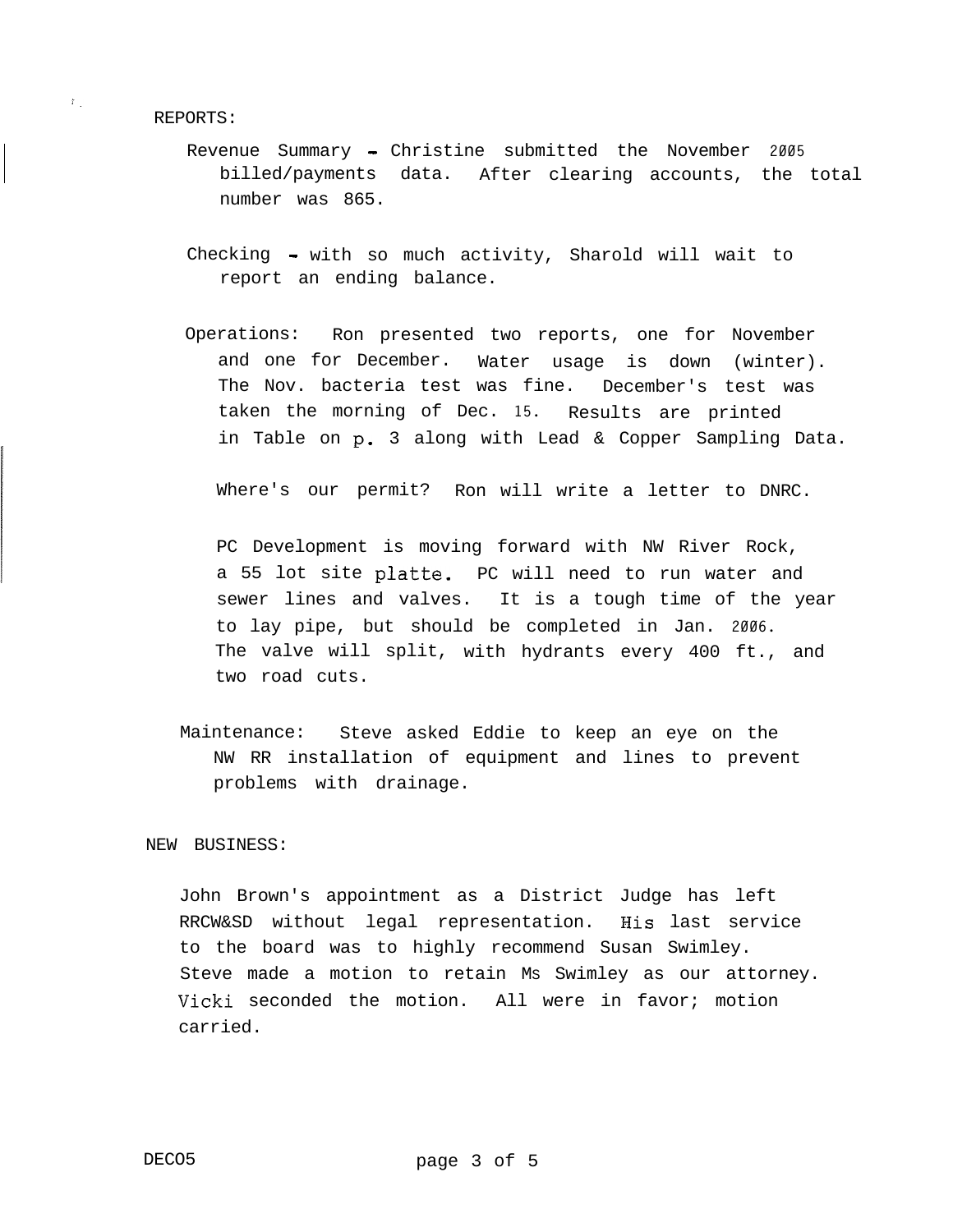### NEW BUSINESS (cont.)

RRCW&SD is responsible for the 2005 financial audit to the State of Montana, due Dec. 31. Holmes & Turner submitted a bid proposal for a three-year commitment. Year 2005 would cost \$3,500 and subsequent years 2006 and 2007 would cost \$3,200 each. William Hebron, from H & T, said he would first file for an extension. 2003 and 2004 audits will be done by PC.

Steve made a motion to contract for three years with Holmes & Turner CPA. Vicki seconded the motion; all in favor; motion carried.

Vicki Riley and Sharold Buerkle were the only two to apply for board seats. Effective November 8, they were unaminously elected by acclamation and reseated by the Gallatin County Elections Office.

Dan Child's application was accepted by the Board of Directors to fill the vacant seat. A motion was made by Riley to appoint Dan Child to the Board of Directors of RRCW&SD. Rude seconded the motion; all in favor; motion carried. Dan is now on the Board. Welcome!

Suzette has served as Secretary since the November 2004 meeting and has attended every meeting. Sharold entertained a motion for a raise for the Secretary from \$40 to \$60 per month. Steve made the motion to raise Suzette's pay to \$60. Pam seconded; all in favor; motion carried. The raise will become effective as of the meeting in December.

The Board has three offices: President, Vice-President, and Sergeant at Arms (Parliamentarian). For President, Dance nominated Buerkle. Nominations were closed. For Vice-President, Dance nominated Rude. Nominations closed. Both offices being unopposed, Buerkle and Rude were elected by acclamation. Vicki nominated Dance to the office of Sergeant at Arms. Dance declined. Steve made a motion to drop the office. Since this would require a change to the by-laws, the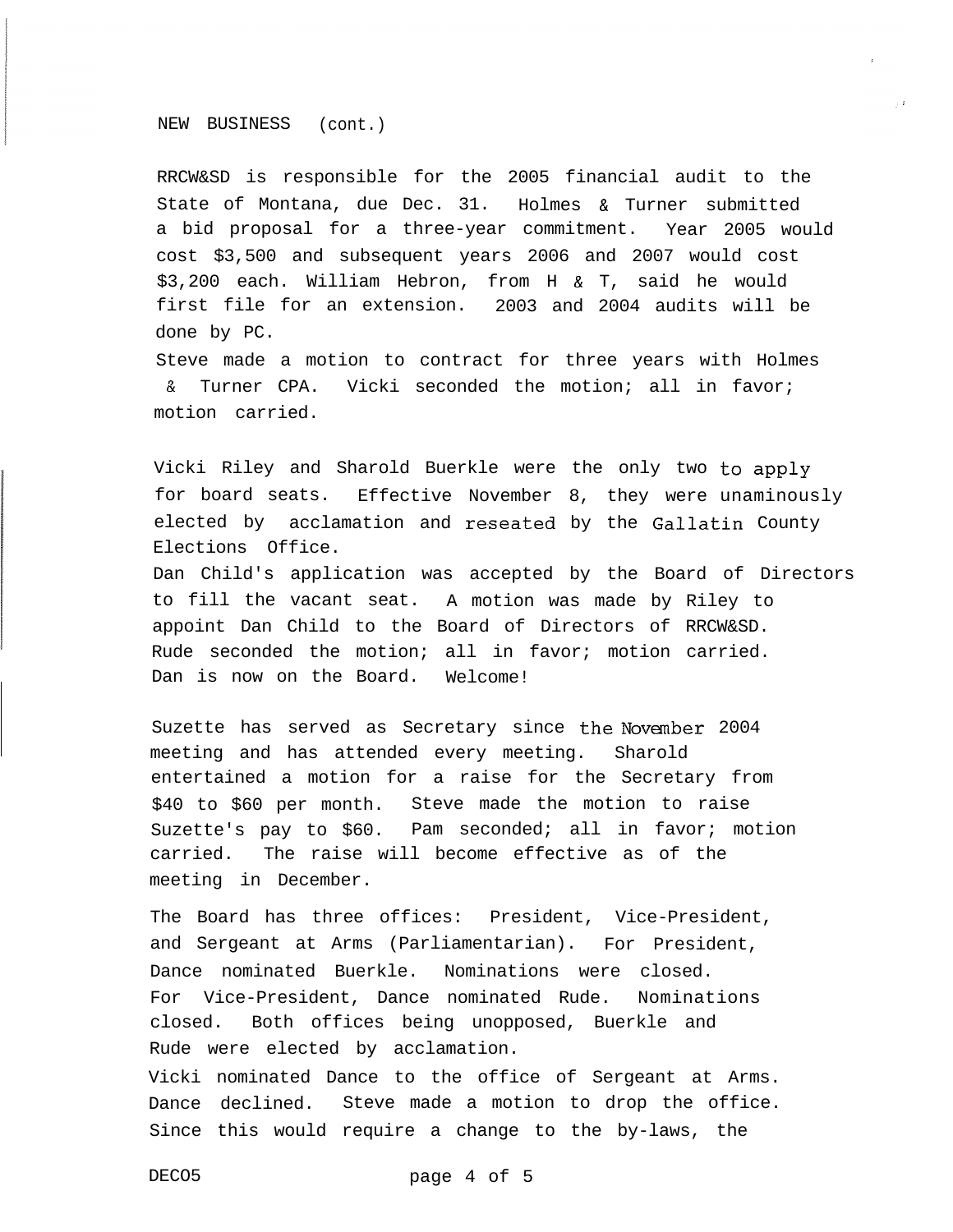motion died. There were no further nominations, therefore, the office of Sergeant at Arms will remain unfilled at this time.

Steve will go to the bank with Sharold to transfer money from the Money Market Account and checking to make the bond payments. The MMA has **\$176,884.77.** (Maintain **\$1,000** in balance), The remaining  $$38,000<sup>+</sup>$  will he transferred from checking. Maintain \$20,000 in checking, which after December deposits, will leave **\$70,000** for the MMA.

Pam moved to adjourn the meeting. Steve seconded; all in favor; meeting ended at 9:08 PM.

Respectfully submitted, Suzetté R. Whipple

ATTESTED BY:

Board Member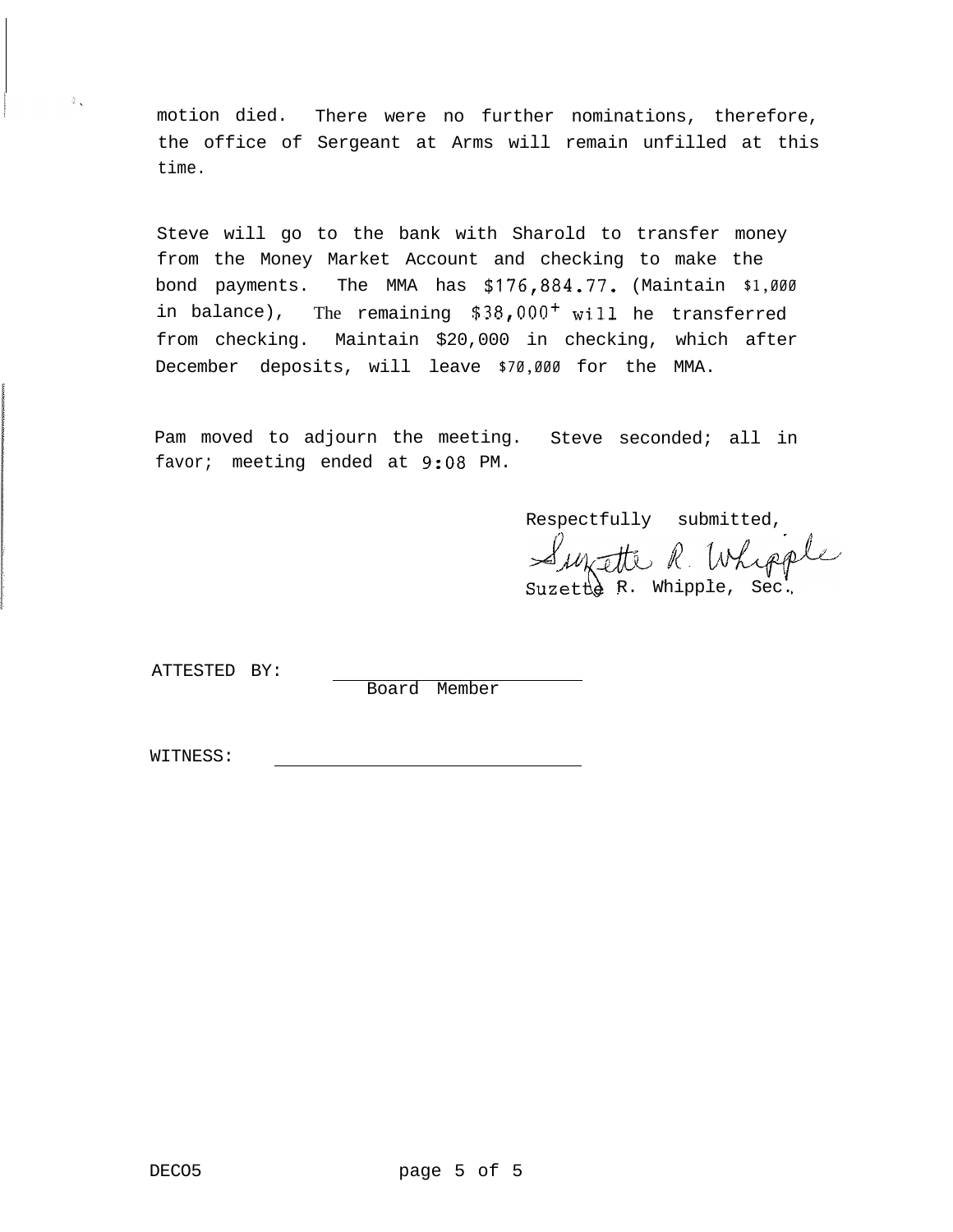RIVER ROCK COUNTY WATER & SEWER DISTRICT BOARD MEETING MINUTES Thursday, October 20, 2005

Present: Rude Carlson, Dance, Riley Absent: Buerkle Guests: C. Clarkson, E. Muniz, R. Edwards

The meeting was called to order at 7:05 PM by Vice President, Steve Rude. The Sept. **15** minutes were approved and motion was made by D. Carlson to accept the minutes; P. Dance seconded. With all in favor, the motion carried.

CLAIMS: Directors' pay - October services \$ **400.00** Secretary's pay - Sept. services 40.00 RR POA Admin. fees - Clarkson/Muniz **2,350.OO** Northwestern Energy 5,497.56  $Qwest$  59.36 Energy Labs **75.00** Petticoat -cleaned Lift Sta. #2 390.00 NW Pipe  $-1\frac{1}{2}$  meters **1,086.20** 

A motion was made to take the claim from Cok & Brown off. The amount of \$4,448.83 included services provided to PC Development and TD&H Engineers. The motion was made by Carlson and seconded by Dance. Also, a bill from the Bozeman Chronicle will be resubmitted. A motion was made by Dance to pay the remaining claims in the amount of **\$9,898.12.** Carlson seconded the motion - all in favor - motion passed. Since Oct. 4, Operator Edwards is running 5 tests while the chlorine is on.

REPORTS:

同会

Revenue Summary - Clarkson submitted the spreadsheet for Sept. With payments exceeding \$51,000 and **\$18,000** coming from Landmark, a motion was made to write a check to the MMA for \$60,000. Carlson's motion was seconded by V. Riley. All in favor. Motion passed and \$60,000 will be transferred from the checking account to the Money Market Account.

,. .,. .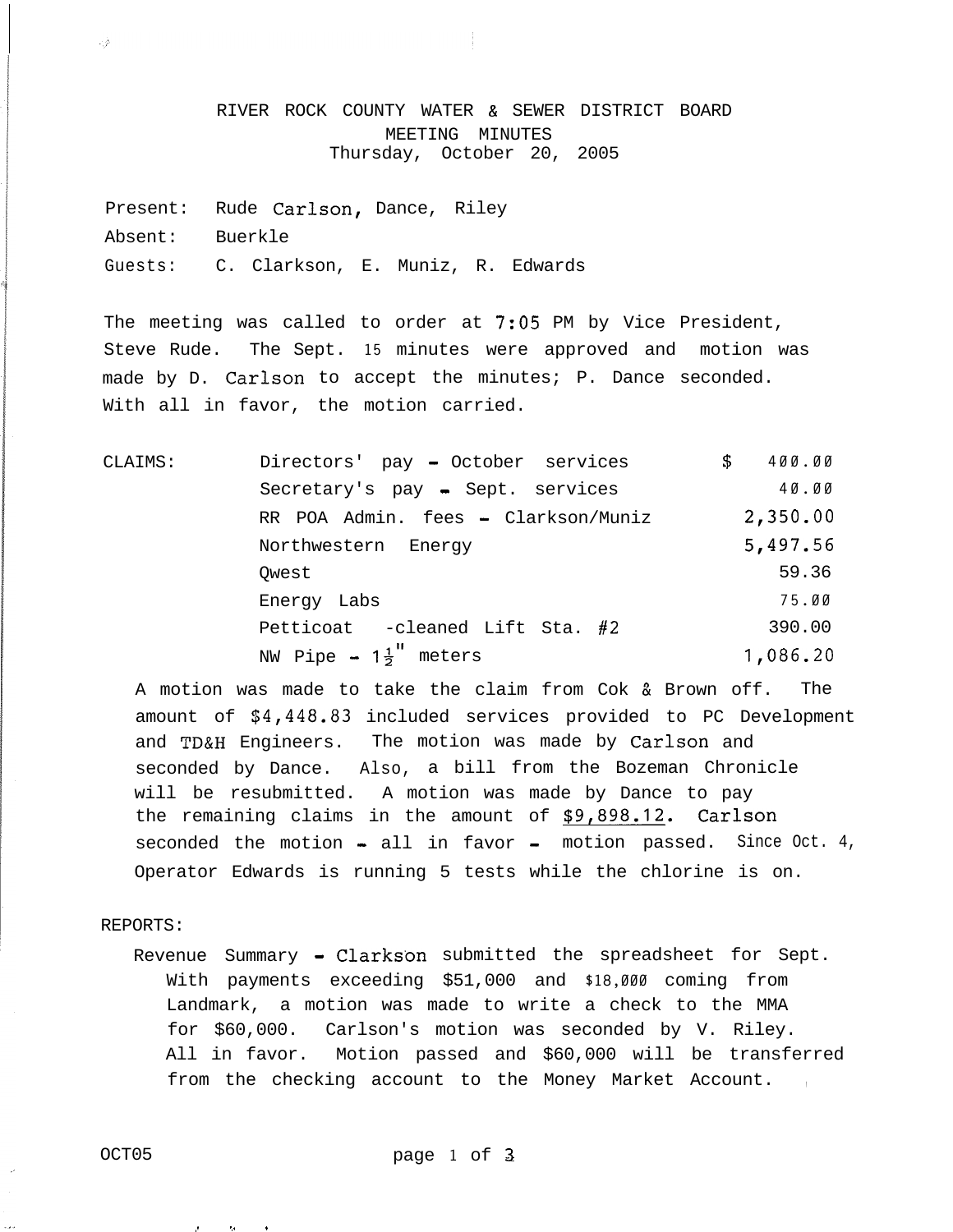### REPORTS: (cont.)

Operations: Edwards is concerned that the small Lift Sta.  $#2$ doesn't have the same run times as Lift Sta. **#I.** Ron presented a more comprehensive report on water usage. Water usage is down to 200,000 gal. per day. The system seems to be tight (no leaks) Last month's graph was not correct - he forgot to subtract Landmark's usage. 83% River Rock, 17% Landmark. The lots in Cobblestone are the same size as in Landmark (therefore, same water usage). River Rock NW will add 55 units and there will be 90 units (connections) in Cobblestone. Less manufactured homes were built than the proposed 350. With Cobblestone, the RRCS&WD will reach 78% capacity.

Marjorie is no longer doing water district audits. Ron compiled a list of area audit companies. Don recommended Galusha & Assoc.

Ron received the Operating Agreement with termination clause from Atty. John Brown. No motion is needed to allow Pres. Buerkle to sign the agreement before the November meeting.

NEW For audit purposes, every electric meter should have a BUSINESS: number. River Rock receives 3 separate bills from NW Energy for Water & Sewer. The numbers would indicate if it is running the water system or the sewer system. Note : The Property Owners Assoc. (POA) pays for electric also, e.g. street lights, community center, pond aeration, sprinklers, . . . The POA is responsible for street cleaning and repairing manholes.

Maintenance - Muniz has secured 3 locks on the hatch above the pump atop the hill. Many children play in this area.

OLD BUSINESS:: : TD&H Eng. and PC Devel. should share the cost of moving the sewer valve which will run approx. \$6,500 and additional fees of \$10,000. Steve will call Jason Leep. The \$800 check sent to DNRC was returned. The fee will be due in March of 2006.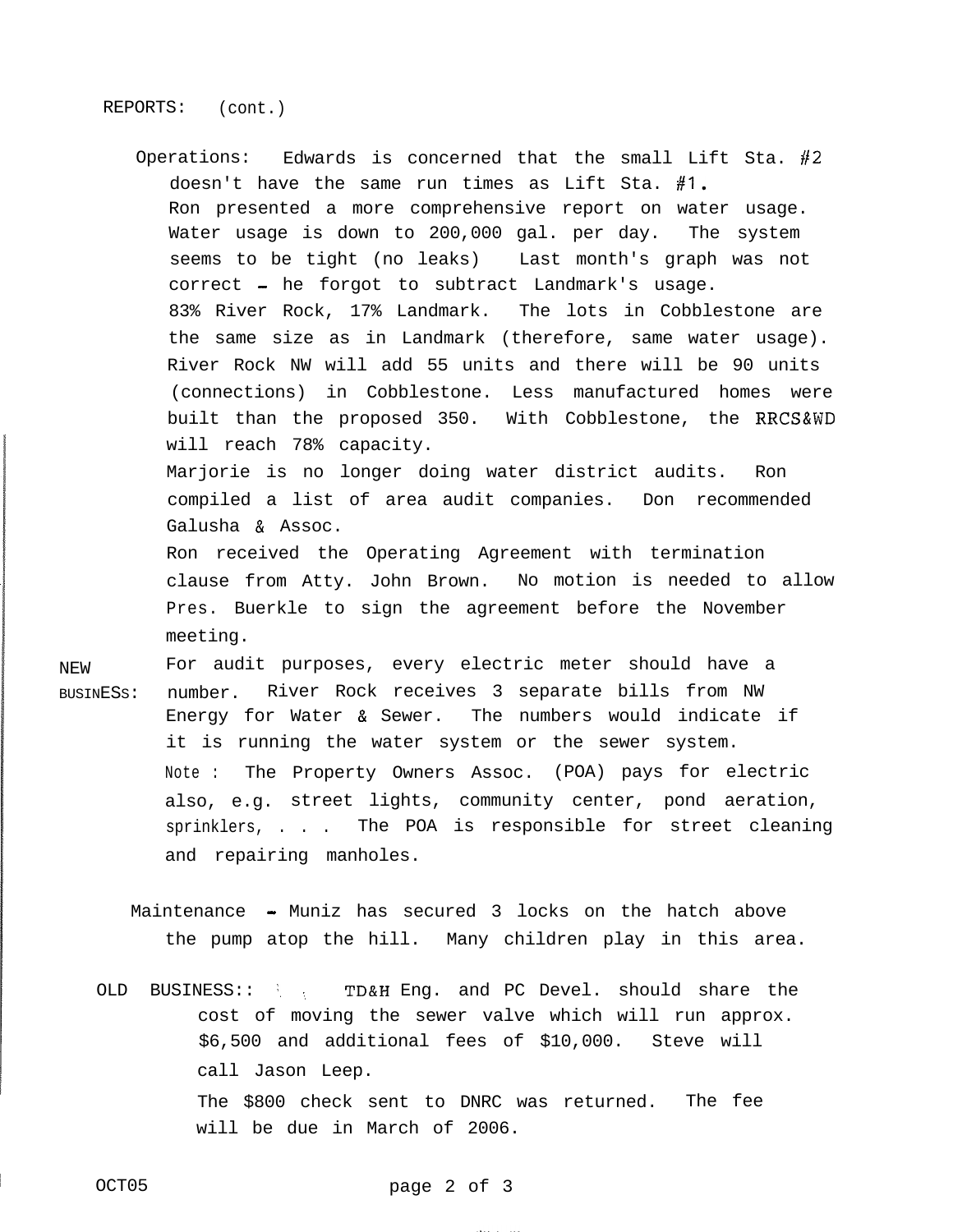Also, \$1,472.00 will need to be sent to DEQ. It will be listed as a claim in JanO6, paid in FebO6, and due in MarO6.

It is with regret that Don Carlson will be leaving River Rock and moving to Churchill. We wish him the best. His expertise in finance matters was valued by the Board.

CITIZENS COMMENTS/REQUESTS: None.

ADJOURN: There being no further business, the meeting was adjourned by motion made by Vicki and seconded by Don. All in favor. Meeting ended at 8:05 PM. The Board remained for **15** minutes to pay the claims.

Respectfully submitted, R Whipple  $Suzette R. Whippll e, Sec.$ 

ATTESTED BY:

,'

Board Member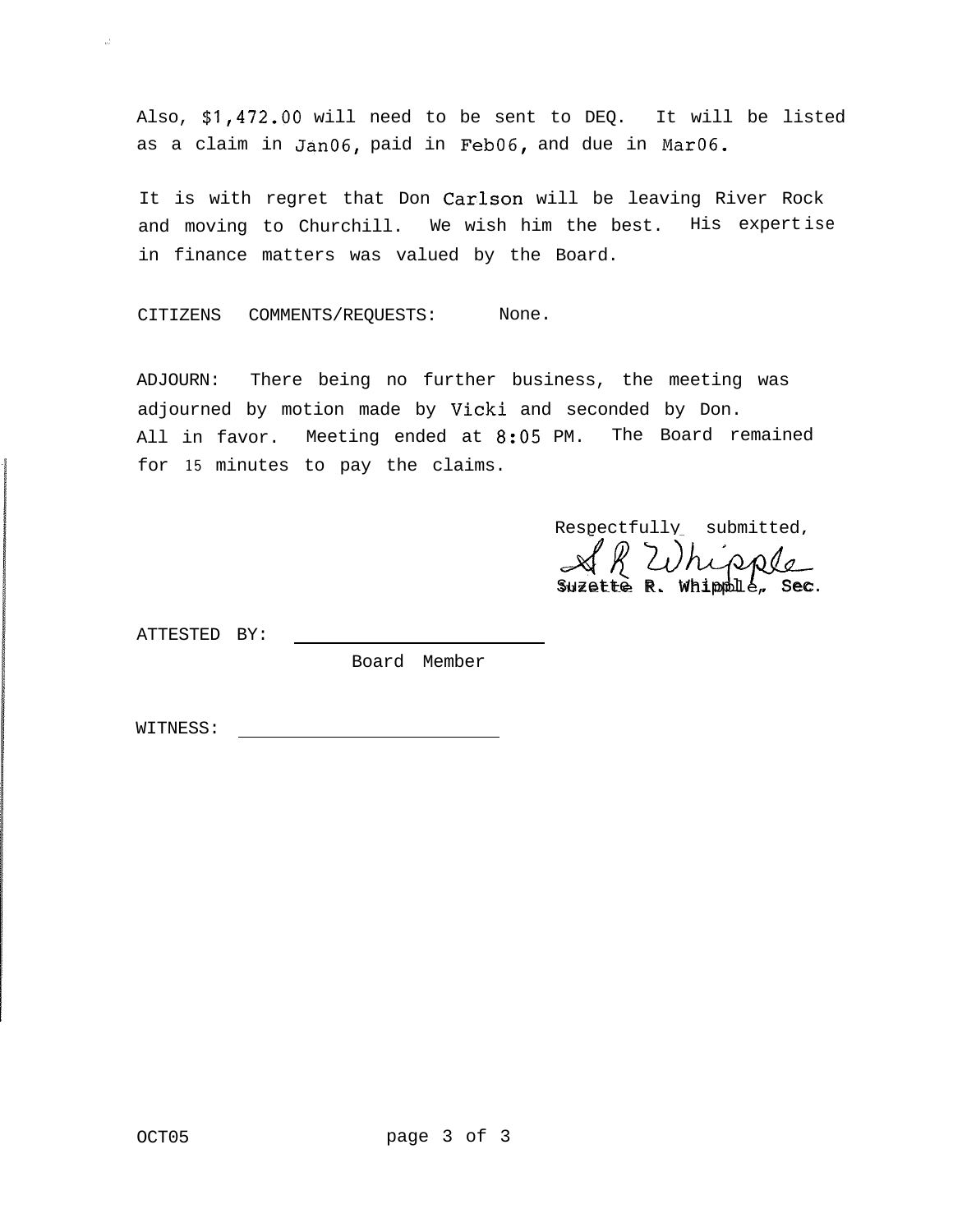# RIVER ROCK COUNTY WATER & SEWER DISTRICT BOARD MEETING MINUTES Thursday, September **15, 2005**

Present: Buerkle, Rude, Carlson, Riley Absent: Dance Guests: Clarkson, Muniz, Edwards, Leep, J. Brown, Atty., D. Crawford, TD&H, T. Kolnik

The meeting was called to order at 7:10 P.M. at the Ridge View Elem. School Cafeteria. S. Buerkle presided over the meeting. The August **21, 2005** minutes were approved by Steve Rude with a correction of number of wells on p.2. There are **2** wells and 5 pumps. The motion to accept the minutes was seconded. With all in favor, the motion carried.

| CLAIMS: | Directors' pay - September services     | \$<br>400.00 |
|---------|-----------------------------------------|--------------|
|         | Secretary's pay - August services       | 40.00        |
|         | RR POA Admin. fees - Clarkson/Muniz     | 2,400.00     |
|         | Northwestern Energy                     | 5,409.07     |
|         | Owest                                   | 59.36        |
|         | RR POA / Postage                        | 585.00       |
|         | MSD Computer Supply (new billing cards) | 404.90       |
|         | DEQ - Public Water Supply Fee (annual)  | 1,472.00     |
|         | Donald or Paula Pertersen - refund      | 57.15        |
|         | Total:                                  | \$10,827.48  |

Pres. Buerkle entertained a motion to pay claims as presented. Carlson made the motion and Rude seconded. Motion passed.

REPORTS:

Revenue Summary - Clarkson submitted the August figures. The meter-reader is on order. 12 more houses came on line, which accounts for the increase in revenue.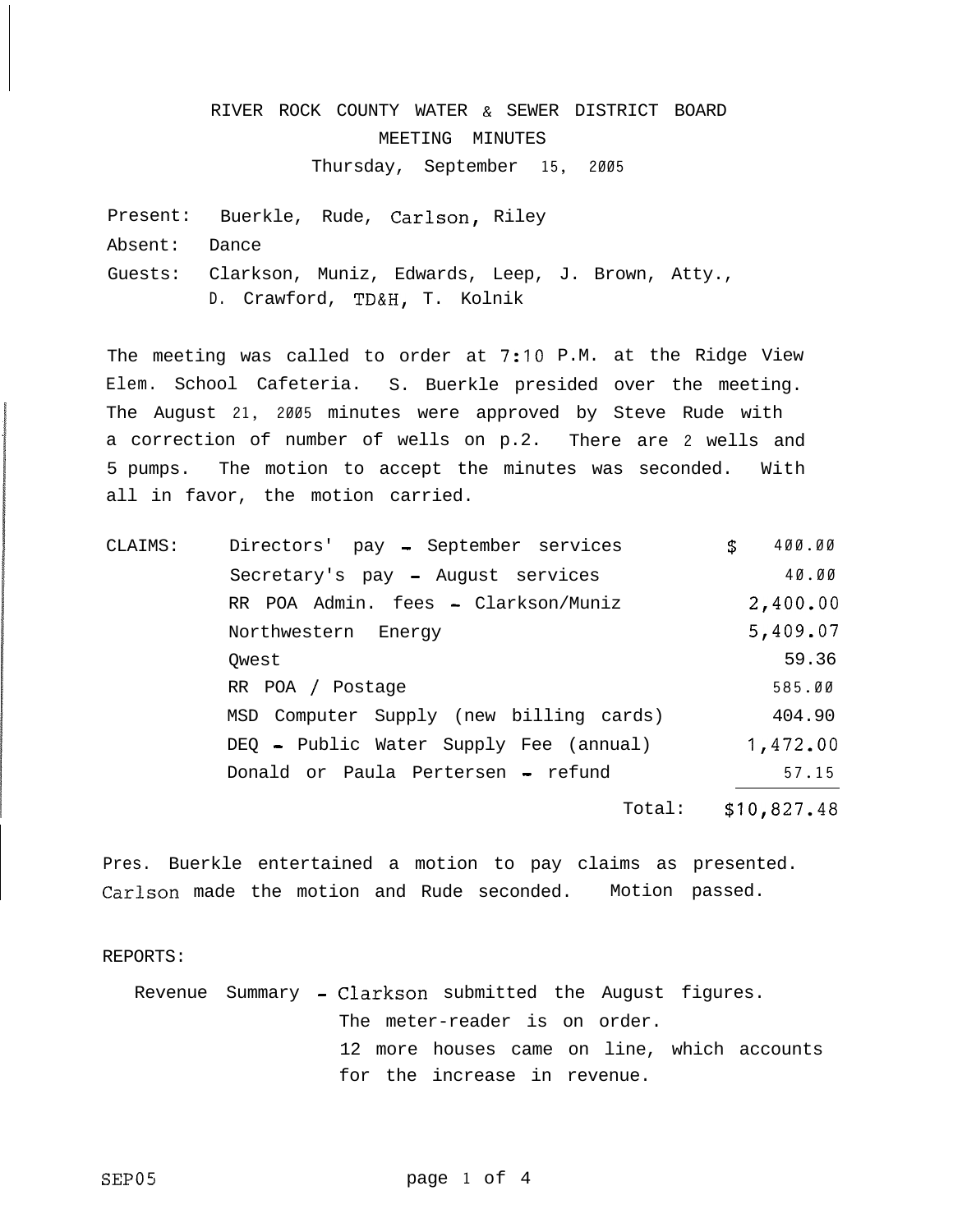Checking Account - Buerkle reported  $$64,890.14$  in checking, **72,541.OO** .in Money Mkt., **\$137,431.14** total

 $\mathbf{r}$ 

Loan payment #9 is due Jan. **01,** 2006 in the amt. of **\$213,040.00.** Treas.. Buerkle stated that the board could transfer another **\$44,000.00** to the MMA. A motion was made by Rude to try to reach the \$85K gap by transferring the excess funds in the checking acct. to the Money Market Account. The motion was seconded by Carlson. A vote was taken - all in favor. Motion passed.

Operations - Edwards submitted data on River Rock and Landmark water use, Booster Station run times, Water Quality, including an Annual Drinking Water Quality Report, and the Wastewater lift station run times. See charts and graphs in file. Ron feels that the electrical problem in Pump  $#3$ has been fixed. The State of Montana passed HouseBill #22 assessing a fee based on the number of users. The check was sent prematurely and the DEQ will mail back the check. (\$1,472.00)

Maintenance - Muniz asked that  $L$   $f + S$   $h + 2$  be cleaned. The lock on the tank (on top of the hill) is being pried off by vandals. Contamination could be put in the water through this opening. Eddie will repair and reinforce the lock.

OLD BUSINESS:

Operator Edwards presented his Operating Agreement to the board. His job description includes all sampling for the State, licensing, and liability insurance. Mileage and other expenses are computed into the salary. Ron submitted a bill for time between Jan01 to Sep15, 2005 in the amount of **\$1,531.02.** The check will be mailed to 680 Sycamore Lane, Bozeman 59718. Atty. John Brown will put a termination clause in the agreement, per Edward's request.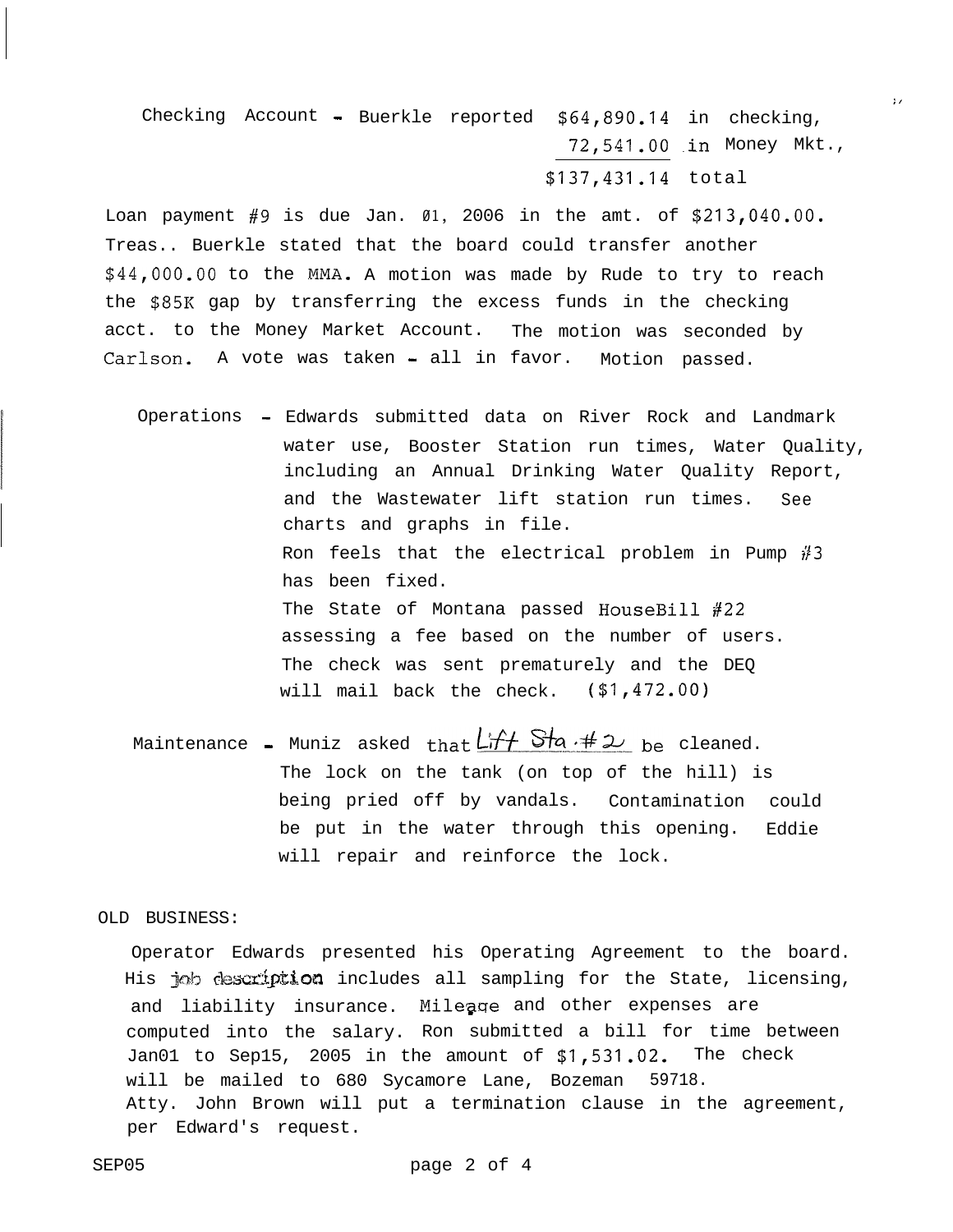Ron recommended that Eddie study for certification under his license.

Don Carlson complimented Ron on his dedication to servicing the River Rock Water & Sewer District's system. Don then made a motion to accept Edwards' Operating Agreement. Steve seconded the motion. A vote was taken; all in favor. Motion passed. Ron Edwards will remain as Operator.

Steve made a motion to pay Ron's invoice in the amount of **\$1,531.02.** Vicki seconded. None opposed. The amount will be added to the claims for a total of **\$12,358.50** for September.

Jim Pierce, TD&H Engineer, is handling the valve relocation project. Estimated cost will be **\$6,500.** Steve has been corresponding with TD&H.

### NEW BUSINESS:

Two seats will come up for election in November. Clerk, Shelley Vance and Charlotte Mills must be contacted regarding the election and results. If there is no opposition - incumbents will be re-elected unaminously through acclamation. No election will be required.

David Crawford, TD&H Engineer, spoke about possibilities for an emergency back-up generator. He said that the original design provided specs for equipment and a space to house it. The power company said that its service was reliable enough that '. a back-up generator was not needed. (Recent outages have been caused by wet snow on lines, lightening, . ..high winds cause the power to fluctuate. It doesn't take much.) A transfer switch,which turns on the genrator immediately, would cost \$20,000. For an extended outage, power back-up would also be needed on the lift stations.

Ron suggested that the District may be able to borrow from the State to upgrade the system.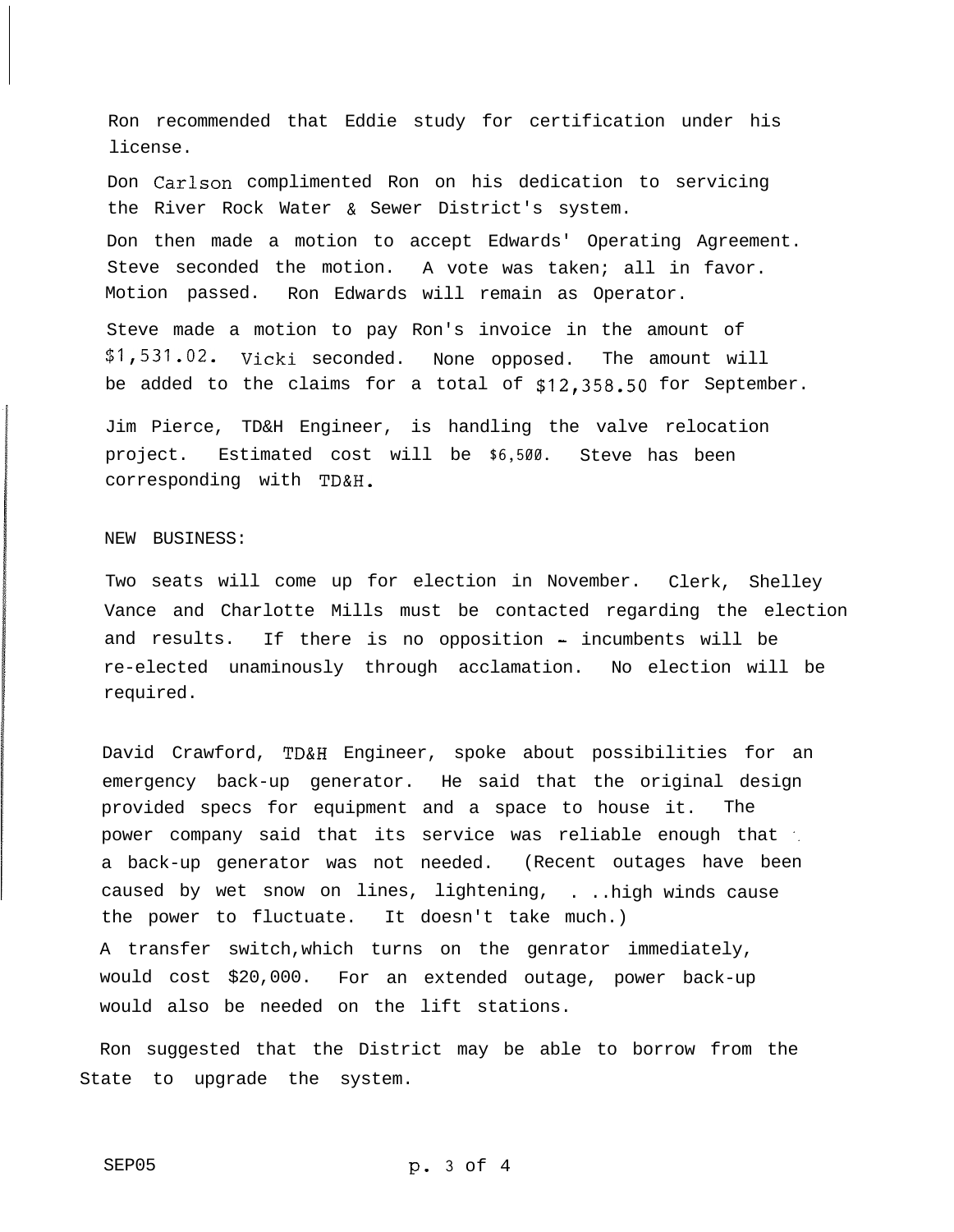SEP05 **P.** 4 of 4

RRCW&SD will need an annual audit including 2003-2004, which PC Development will take care of by Oct. **15.** The District's Board will be responsible for 2005 audit, due by Dec. **31, 2005.** However, this may not be necessary since RRCW&SD is not under the Public Service Commission (PSC).

If an audit is needed, the board will consider asking Marjorie Rnaub, who does the audits for Big Sky.

Atty. John Brown, representing the Board, said the opportunity has come up for the District to apply for a change of place of use. The application should be filed within the next 30 days. Don asked about cost: It was determined that PC will do what they can and will bear most of the cost. Having Atty. Brown file the application may cost less than having Russ file.it for PC. Steve motioned that Sharold be allowed to sign the Letter of application to Change place of Use if it comes up before Oct. 20 meeting. Don seconded the motion. All in favor. Motion passed. RR NW is part (last Phase) of RR Sub., so there is no issue about its water usage. RR NW is within the District and must be served. Previous storage units property does not need services. A letter to DEQ for water & sewer service to RR NW can be sent **along** or included in the Ltr. of Appl. for Change Place of Use.

### CITIZENS COMMENTS/REQUESTS:

Tony Kolnik addressed concerns about honoring past resolutions. He has questioned the authority of the District to sell water to any site other than River Rock. In his research, Tony noticed that the April **2001** minutes were not signed by the Secretary (Barb). The Board has contacted the State and is following up with a letter of Appl. for Change Place of Use.

Atty. Brown stated that the minutes are record of the Board's meetings and what is discussed at these meetings.

Pam volunteered to attend the EQC legislative committee meeting tomorrow.

There being no other concerns, the meeting was called for adjournment by its Pres. Don motioned that the meeting end, seconded by Steve. All in favor. Meeting adjourned approx. 8:30 PM.

Respectfully submitted, *Surette R. (Uhipple)* 

i

ATTESTED BY:

Board Member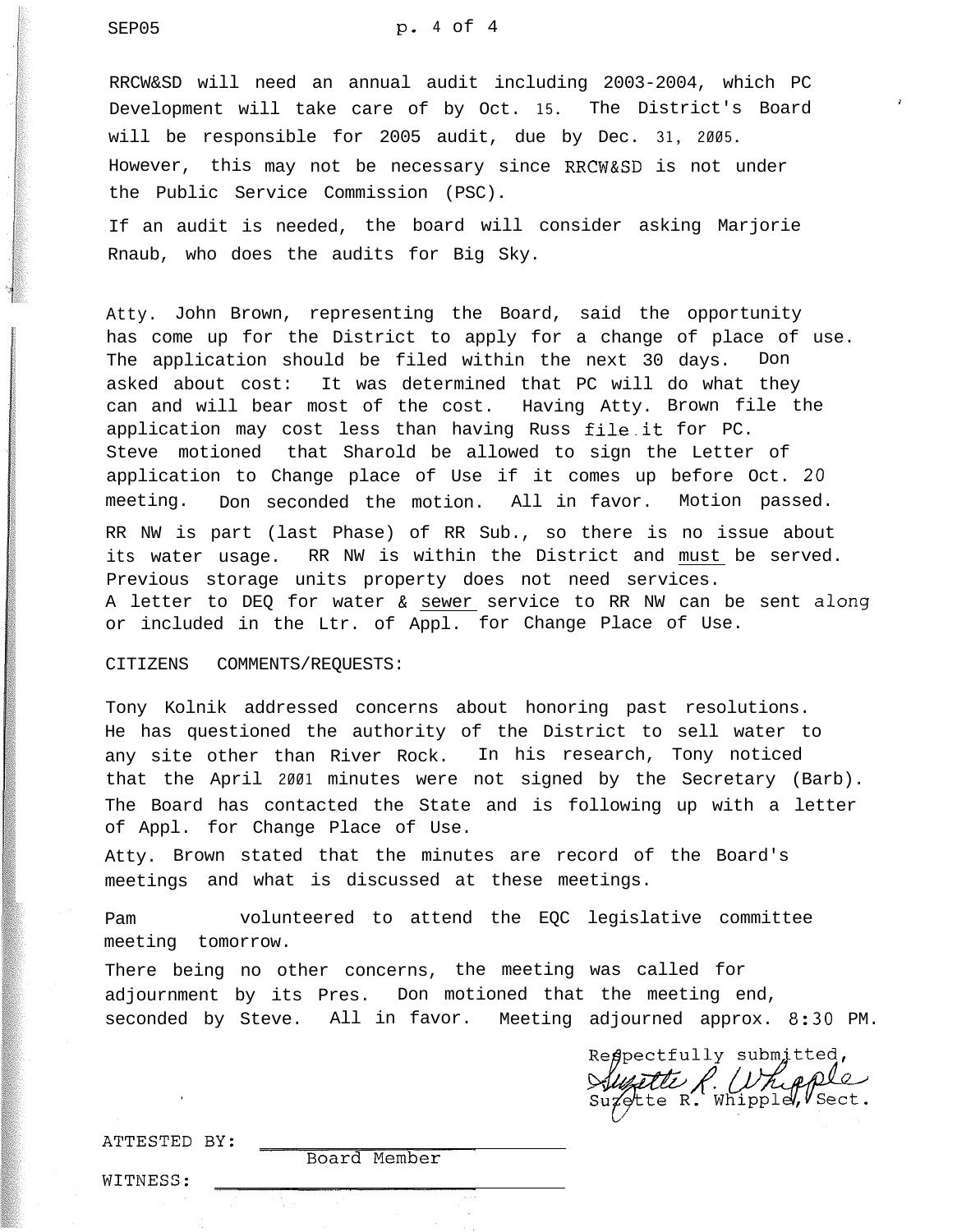Clarkson

RIVER ROCK COUNTY WATER % SEWER DISTRICT BOARD MEETING MINUTES Thursday, August **21, 2005**

Present: Buerkle, Rude, Dance Absent: Riley, Carlson Guest: Kerri Fleming, C. Clarkson

Having a quorum of board members, the meeting was called to order at 7:05 P.M. The July **21, 2005** minutes were approved after Steve Rude made a motion to accept the minutes and Pam Dance seconded the motion. Motion passed.

| CLAIMS: | Directors pay - August services        | S. | 400.00      |
|---------|----------------------------------------|----|-------------|
|         | Secretary's pay - July services        |    | 40.00       |
|         | RR POA Admin fees - Clarkson/Muniz     |    | 2,350.00    |
|         | Northwestern Energy                    |    | 5,742.54    |
|         | Owest                                  |    | 59.36       |
|         | RR POA - postage                       |    | 148.00      |
|         | Petticoat - Lift Sta. HI annual clean. |    | 200.00      |
|         | Sime Const. - Lift Sta. repair         |    | 654.28      |
|         | TD & H - sampling                      |    | 52.71       |
|         | Energy Labs                            |    | 15.00       |
|         | Northwest Pipe - meters                |    | 4,969.00    |
|         | First West Insurance - 3rd Qtr.        |    | 1,018.00    |
|         | Total:                                 |    | \$15,648.89 |

Motion was made by Rude to pay claims presented. Dance seconded the motion and claims were paid.

REPORTS:

Revenue Summary: Christine presented the Revenue report for July, 2005. The letter to High K was not received, so Steve will e-mail the letter to Christine to forward to High K. Christine needs a remote meter-reader and will cost approx. \$700.00 from NW Pipe (will bill).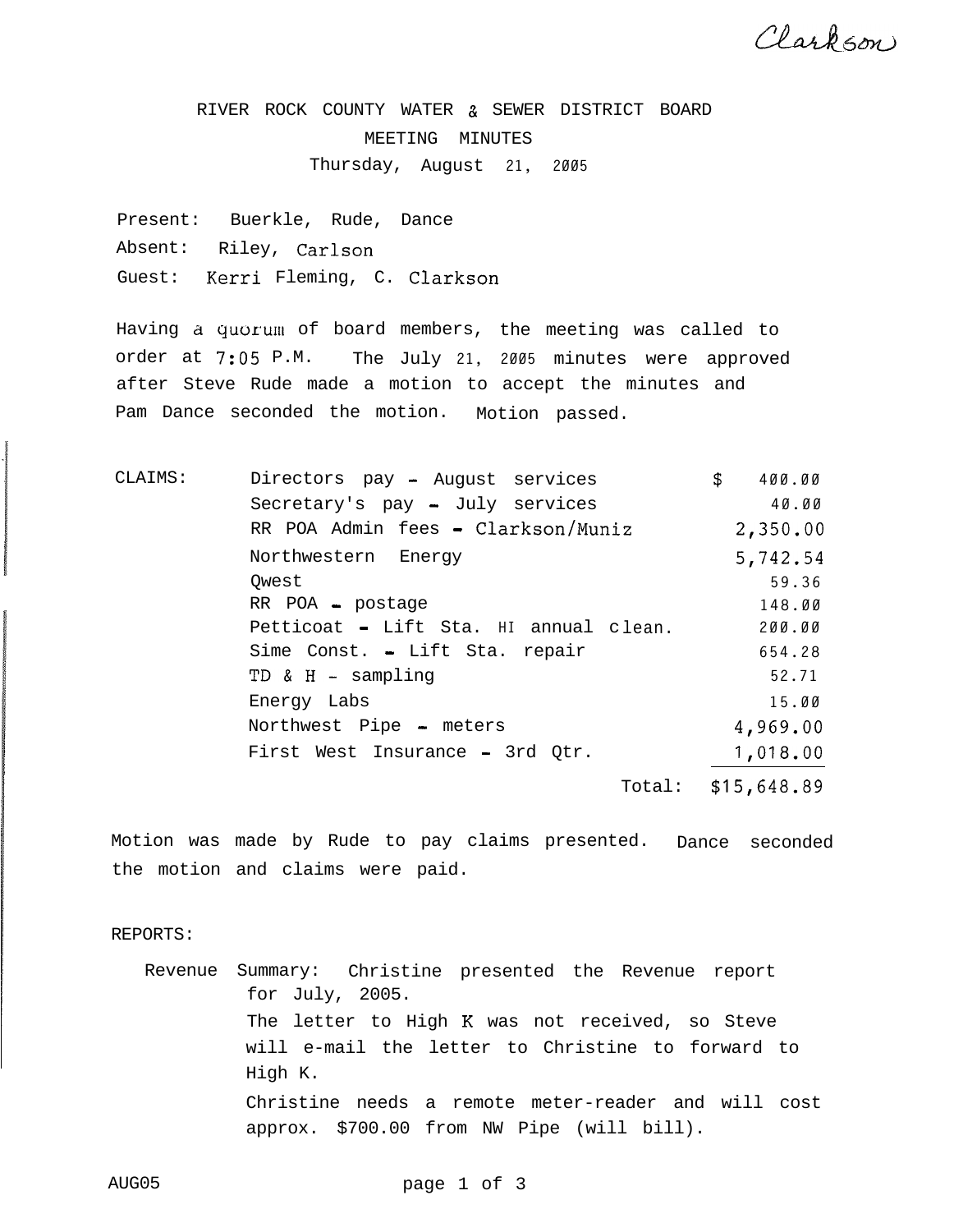A resident requested a hookup for a hose to irrigate.

Motion was made by Rude to order a meter-reading remote from NW Pipe. Dance seconded the motion. Motion passed.

Checking: Pres./Treas. Buerkle asked the board what they wanted to do with the approx. \$70,000.00 excess funds in the checking  $account$ . As ayreed before, balances over \$20,000.00 would be transferred into the Money Market Account. Steve made a motion to bring down the checking account balance near \$20K and deposit \$70,000 in the MMA. Pam seconded. Motion carried.

> The Board and Christine (admin) decided to deposit all checks to one account and write a check to the MMA.

## OLD BUSINESS:

Pump #3 is working okay (see New Bus. JUL05).

DNRC, Bozeman Office, is now aware of the River Rock Water District and has received a copy of the Acknowledgement of Water Right Ownership Update. A Thank You goes out to Jason Leep, representing Valley Meadows, for submitting documentation to DNRC, transferring ownership to River Rock County Water and Sewer District.

Note: The RR Water Dist. wants to sell to a larger area to maximize the system,. keeping within the authorized limits. RR has  $\mathscr{V}$  wells to 'share', thus alleviating the neccessity of digging more wells.

If RR is denied selling rights, every municipality will have to request from the State to expand.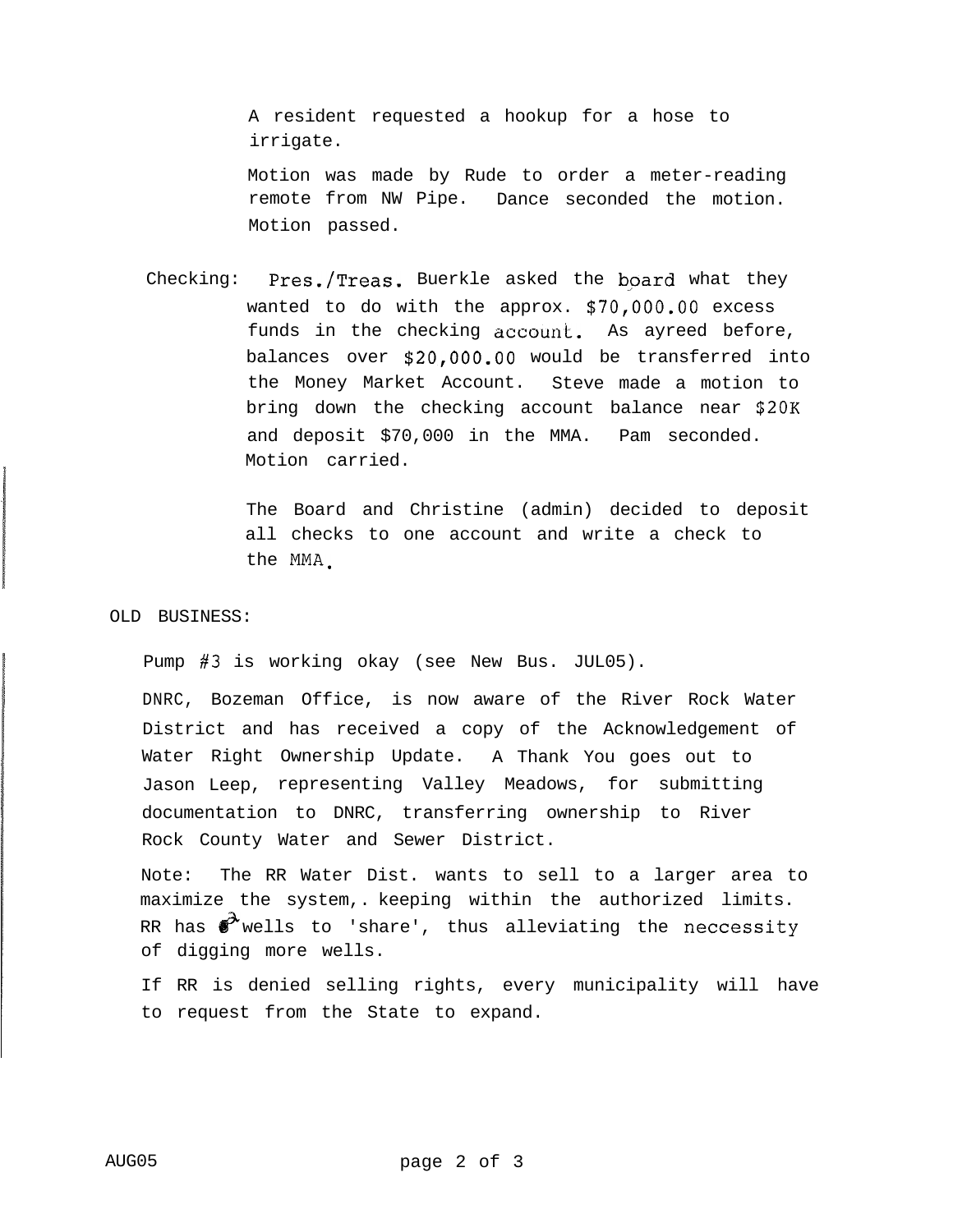### CITIZENS CONCERNS/COMMENTS:

Kerri Fleming had a few questions about the locations used for sampling the water.. One of the wells is upstream by Wild Horse. There is another well behind Ridge View Elem. School. It is 260 ft. in depth. MS Fleming was quite knowledgeable about testing and reading the results.

LandMark residents are concerned about having the water shut off. There is no truth to this rumor.

There being no further business, the meeting was adjourned by a motion from Steve and seconded by Pam. Motion carried. Meeting ended at 8:20 P.M.

Respectfully submitted,

Suzette R. Whipple

Secretary

ATTESTED BY:

Board Member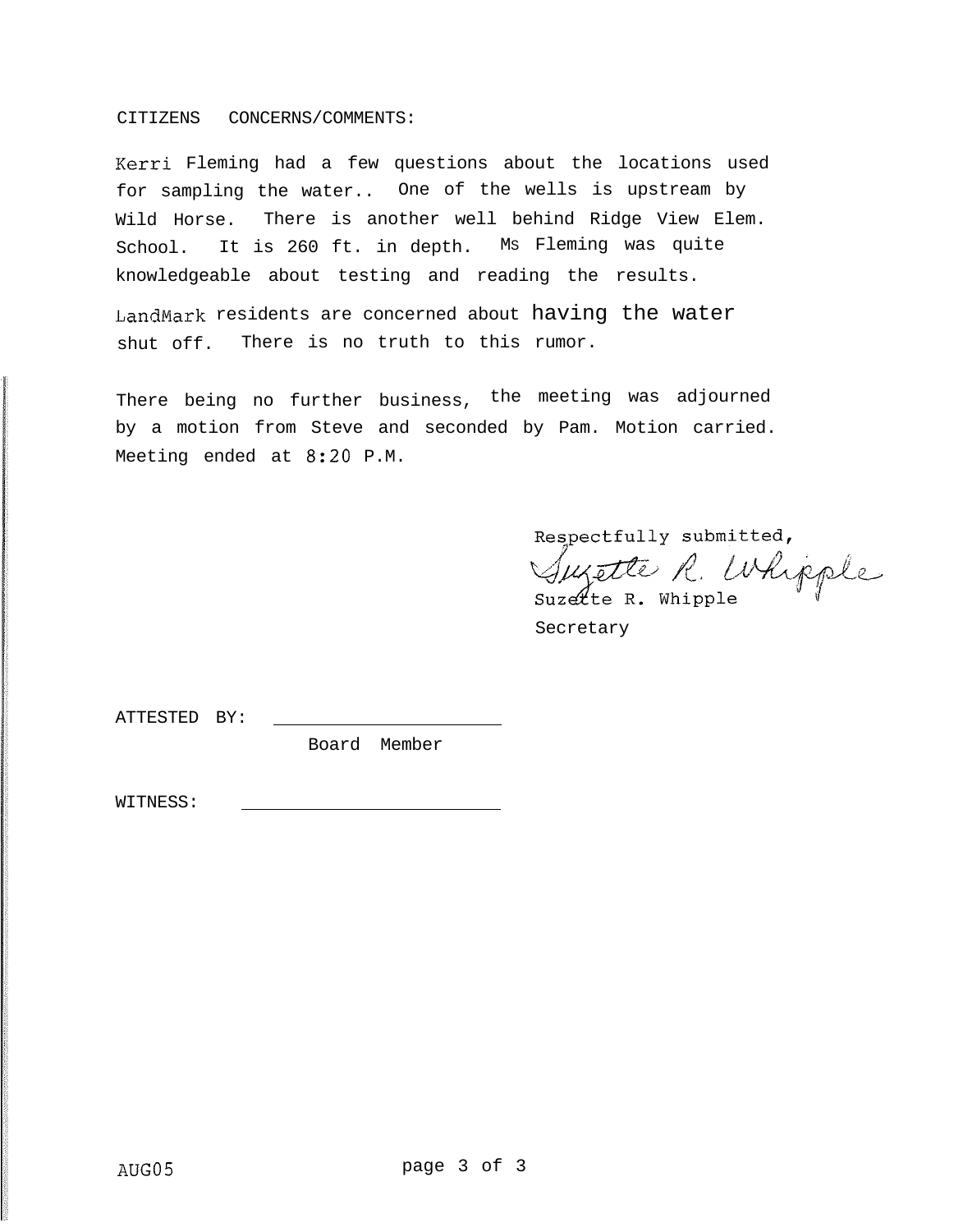# RIVER ROCK COUNTY WATER and SEWER DISTRICT BOARD MEETING MINUTES Thursday, July 21, 2005

Present: Buerkle, Rude, Dance, Riley, Carlson Absent: All present Guests: Clarkson, Jason Leep, Bruce Grupe

As board members read the June minutes and July Agenda, the meeting was called to order at 7:03 P.M. by Board Pres., Sharold Buerkle. The meeting was held at the Ridge View Elementary School. Before approving the Jun-e minutes, Steve Rude, noted that on p. 4, it should read...maintaining \$20,000.00 a month in checking. Steve then made a motion to accept the June 16, 2005 minutes and Pam Dance seconded the motion. Motion passed and the minutes were accepted with noted clarification.

CLAIMS: Directors' pay - July services \$ 400.00 Secretary's pay - June services 40.00 RR POA - Admin fees Clarkson/Muniz 2,450.OO NWestern Energy **1,188.95** Owest - phone service 68.37 installation of auto dialer line 27.50 Postage 296.00 Energy Labs 30.00 Valley Truck Repair (formerly J & K) **130.96** Sime Const.-repair bad seal on lift station 1,064.99 AWWS (Todd King)-down payment to order 2,600.00 impeller blades

Total: \$11 ,296.77

Motion was made by S. Rude to pay claims as presented. Don Carlson seconded the motion and claims were paid.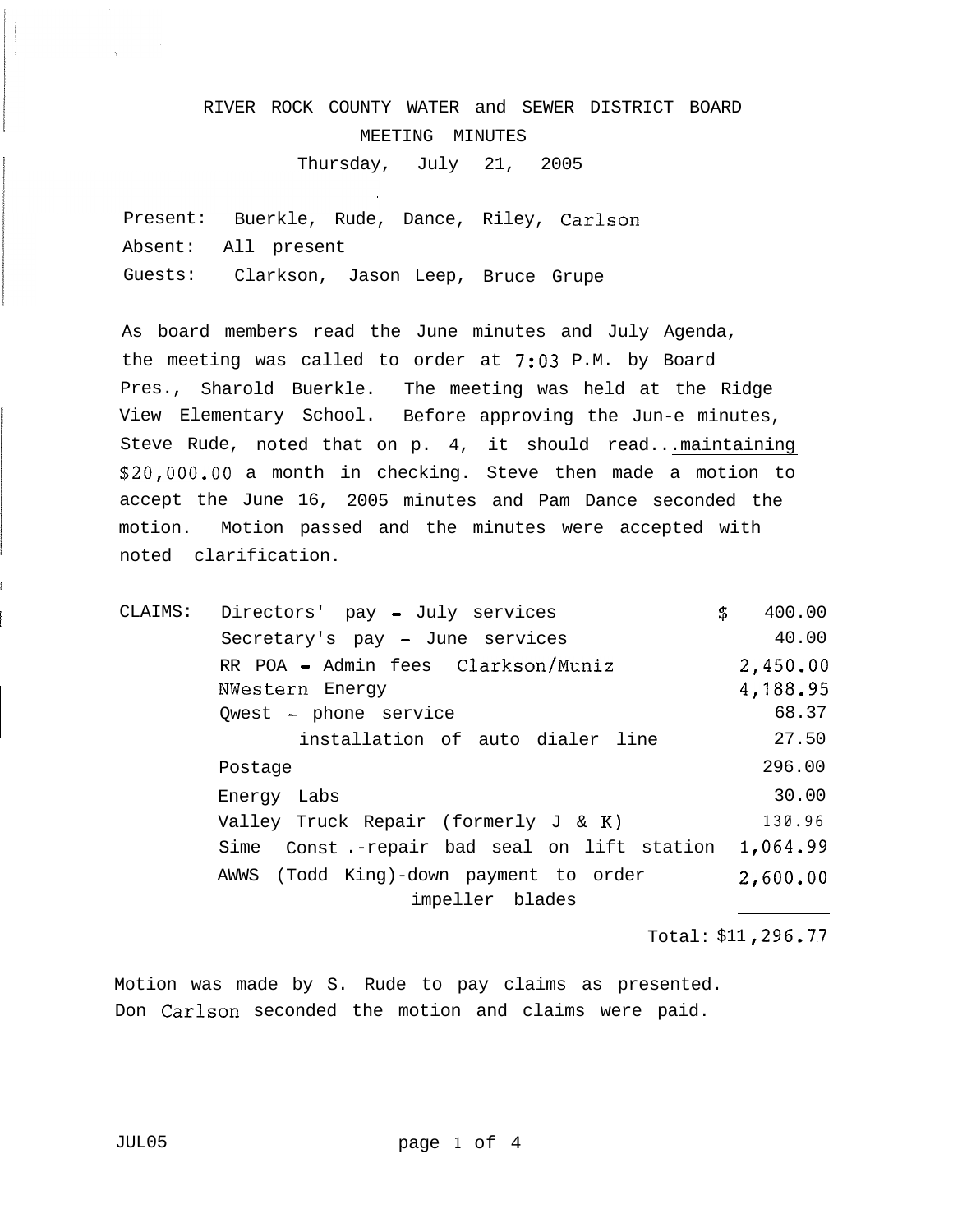A courtesy was shown to our guest, Mr. Bruce Grupe, to speak to the Board before getting into the business of the meeting. Mr. Grupe is Pres. of the High K Home Owners Assoc. The subdivision will be draining its pond and asked the River Rock cty . Water and Sewer Dist. Board for permission to use our fire protection system in case of an emergency. Don C. made a motion to grant permision to High K HOA to use the River Rock fire protection system while draining their pond. This agreement expires October **31, 2005.** Steve seconded the motion. None opposed. Motion carried.

### REPORTS:

Revenue Summary: Not available ATT. Christine has been out of town.

Checking Account: S. Buerkle -Beginning balance **\$196,106.85** Ending balance will be calculated upon receipt of June 2005 deposit totals.

OLD BUSINESS:

The exact amount of the 13-month CD of remaining funds was **\$136,261.60.** The checking account does not accrue interest because the RRCW&SD is a non-profit. Funds in excess of \$20,000.00 will be transferred or deposited in the Money Market Account which will build a reserve. Christine needs a deposit stamp for checks going directly into the MMA and deposit slips. Sharold and Pam discussed the **\$10,000** bonus certificate's higher interest rate vs. letting the balance of the MMA build up to \$10,000, then it will earn a higher interest. Options will be reviewed when CDs mature or money is available to invest.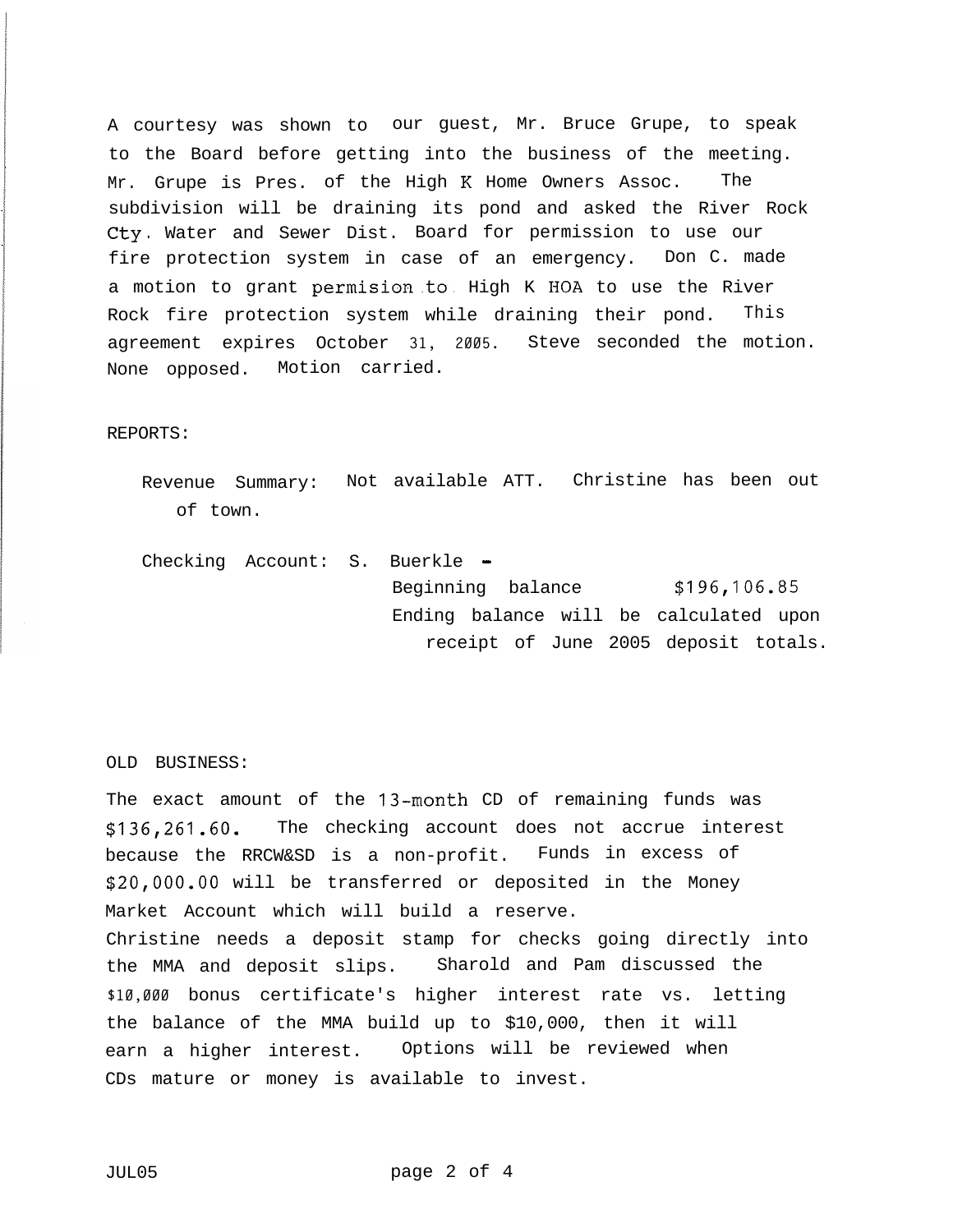Is there a point person at Big Sky Western Bank? Don will talk to a manager about improving service when buying new products.

Steve wrote a letter to TD & H about relocation of the valve, asking if the estimate includes materials and labor. Sharold wants to'get the impeller blades installed, then focus on the valve relocation.

Re-elections will be held in Nov 05 for Sharold and Vicki's positions.

Anna Miller, DNRC, received several e-mails from Tony Rolnik regarding selling water to other subdivisions. The original application was to sell water to River Rock only. MS Miller contacted  $PC_1$   $P_{ex}$  evelopment/(Jason Leep). Jason sent flow records to DNRC. PC Dev. will file a water rights transfer. The application can and will be revised to sell water to other developments, but not to exceed limit. Atty. John Brown will be contacted. There have been several articles in the local papers addressing the issue of water usage.and the effects on nearby rivers.

Jason also brought pipe tapes and operation manuals. Eddie should have the As-Builts.

### NEW BUSINESS:

TD & H FAXed the Oct. 22, 2004 letter referring to the need for a water tower or backup generator in case of a power outage to maintain pressure in the system. The Board is leaning toward a generator. Jason will be asked for his input. A generator for backup power would cost approx. \$50-60,OOO.OO. The lift station would need a generator as well. Note: an outage over 4 hours would start to develop problems.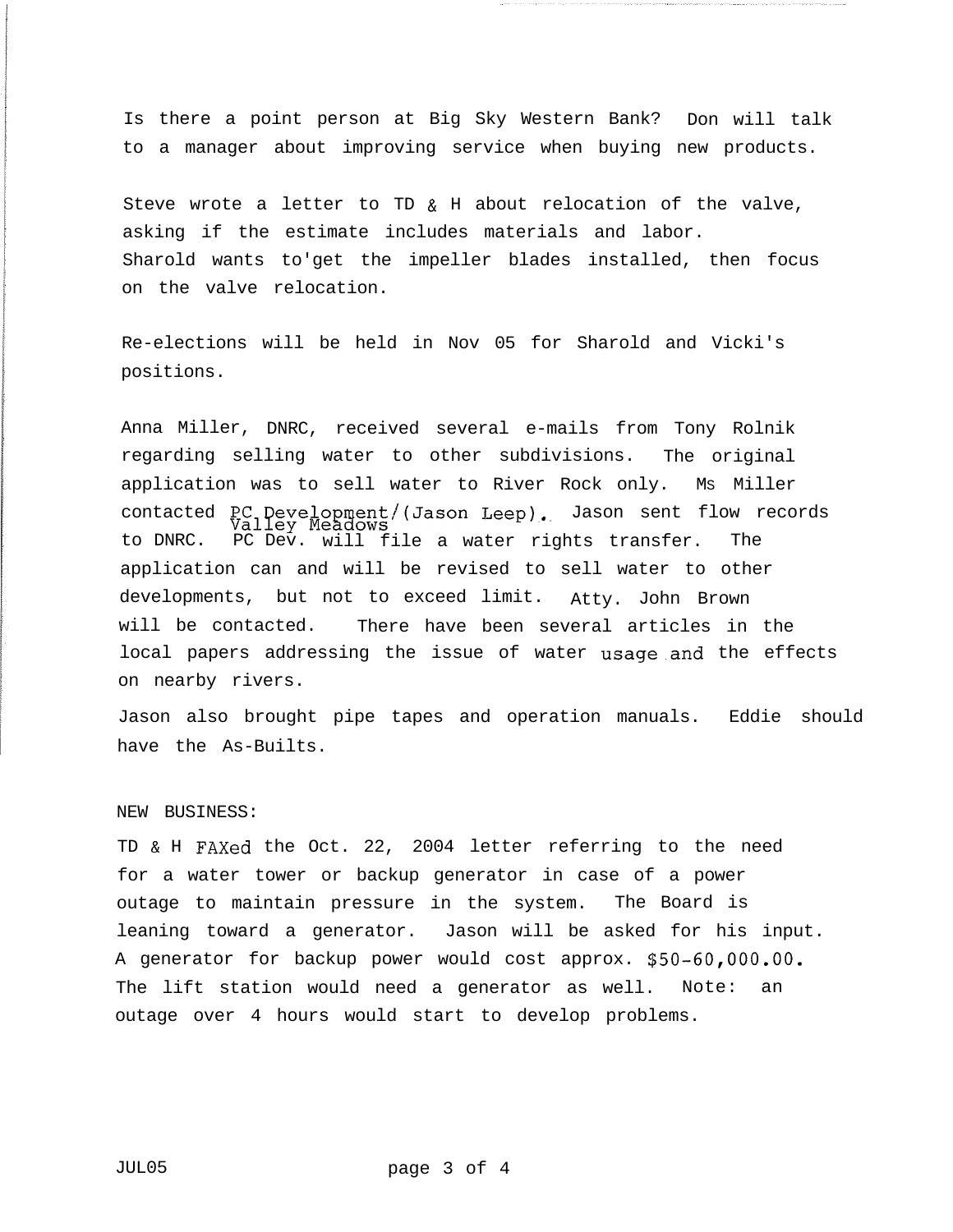Christine brought up that Pump #3 is failing to come on. Pump #4 will not kick in before the pressure drops to **10** lbs. Eddie and Don looked at it and tried to bring it up by pushing the "Lamp Test" button. Pump #3 would come on. The problem is probably in the electrical control box. Christine said there is a licensed electrician living in River Rock and Ron could show him the system. Sharold asked Christine to contact Ron Edwards, Operator, to call an electrician to look at the system. When the pumps don't run, there is no pressure, therefore, no fire protection.

By the August meeting, Steve would like to know if we should go with diesel or natural gas. Meadow Brook has one; what do they use?

There being no further business, a motion was made to adjourn the meeting. Pam moved that the meeting be adjourned, seconded by Steve. All in favor. Meeting ended at 8:20 P.M.

Respectfully submitted,

\_/ Respectfully submitted,<br>Suzette R. Whipple Suzette R. Whipple

Secretary

ATTESTED BY: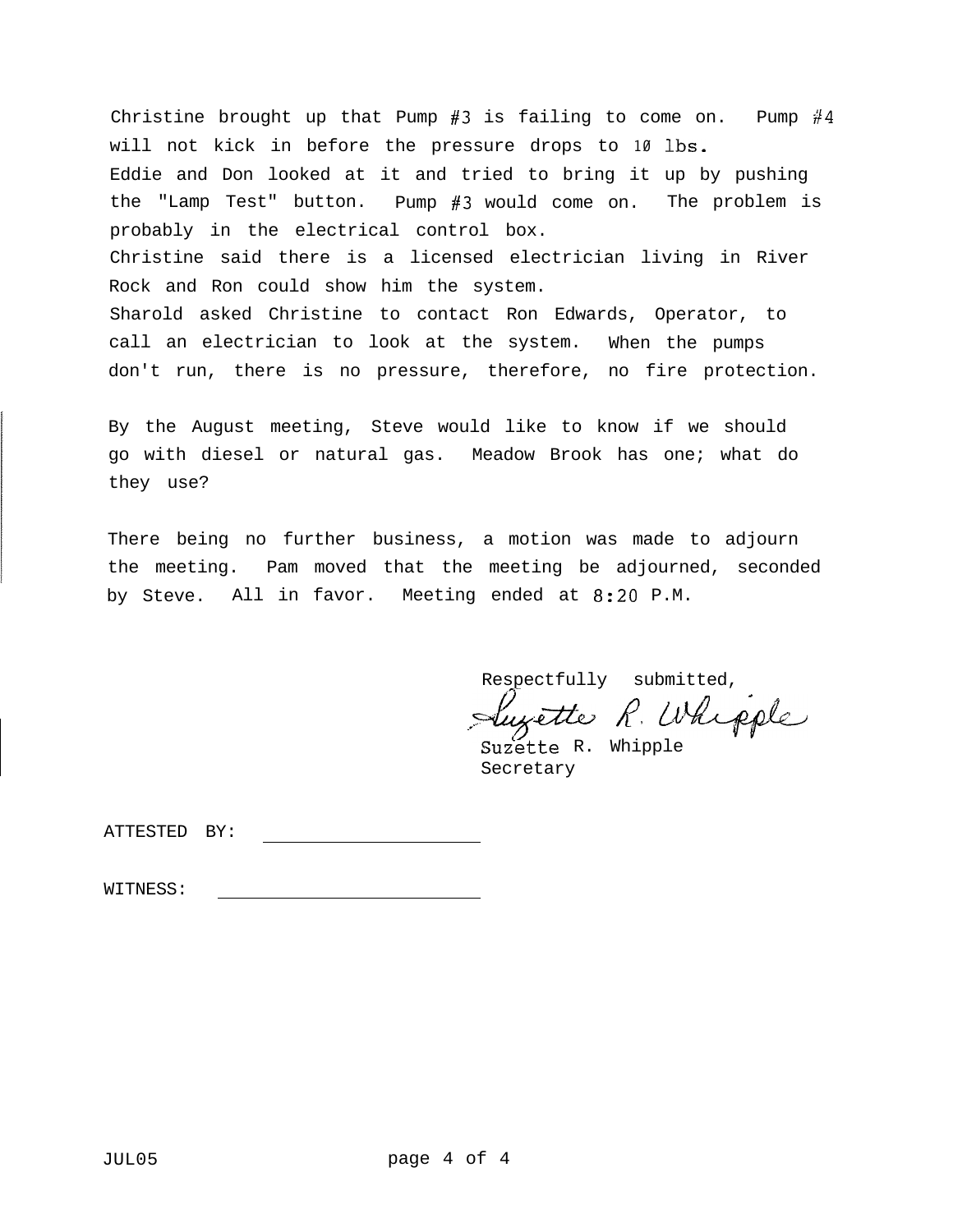# RIVER ROCK COUNTY WATER and SEWER DISTRICT BOARD MEETING MINUTES Thursday, June **16, 2005**

Present: S. Buerkle, S. Rude, V. Riley Absent: D. Carlson, P. Dance Guests: C. Clarkson, David Graham

The meeting was called to order by Board President, Sharold Buerkle at 7:05. The meeting was held at the pumphouse located at 265 North River Rock Rd. Sharold distributed a revised Agenda. The minutes of the May **19** meeting were reviewed. Steve asked that the statement on p. 2 (New Business) "Graham is with Cobblestone (Ayres) Subdivision" be omitted , as Mr. Graham is not associated with Cobblestone, but is considering developing a subdivision, yet unnamed. With this correction, Steve motioned to accept the May minutes. All in favor. Mi nutes were accepted and signed.

CLAIMS:

!

Directors' pay - June services **\$ 400.00** Secretary's pay - May services **40.00** River Rock POA - Admin. fees Clarkson/Muniz **2,300.OO** NW Energy **3,333.57**  $Q$ west  $54.09$ TD & H 452.70 NW Pipe 5,893.78 J & K (now called Valley Truck Repair) **130.00** Ida Mae Pruitt - replace lost check to former **40.00** Board Secretary - Sept. **18,2003** Bond payments - \$85;900.00 / **\$128,440.00 214,340.OO**

A motion was made by Steve to pay the claims as presented. Vicki seconded the motion. All in favor. Checks were written and all claims were paid. Bond payments will take place on June 23rd at Big Sky Western Bank.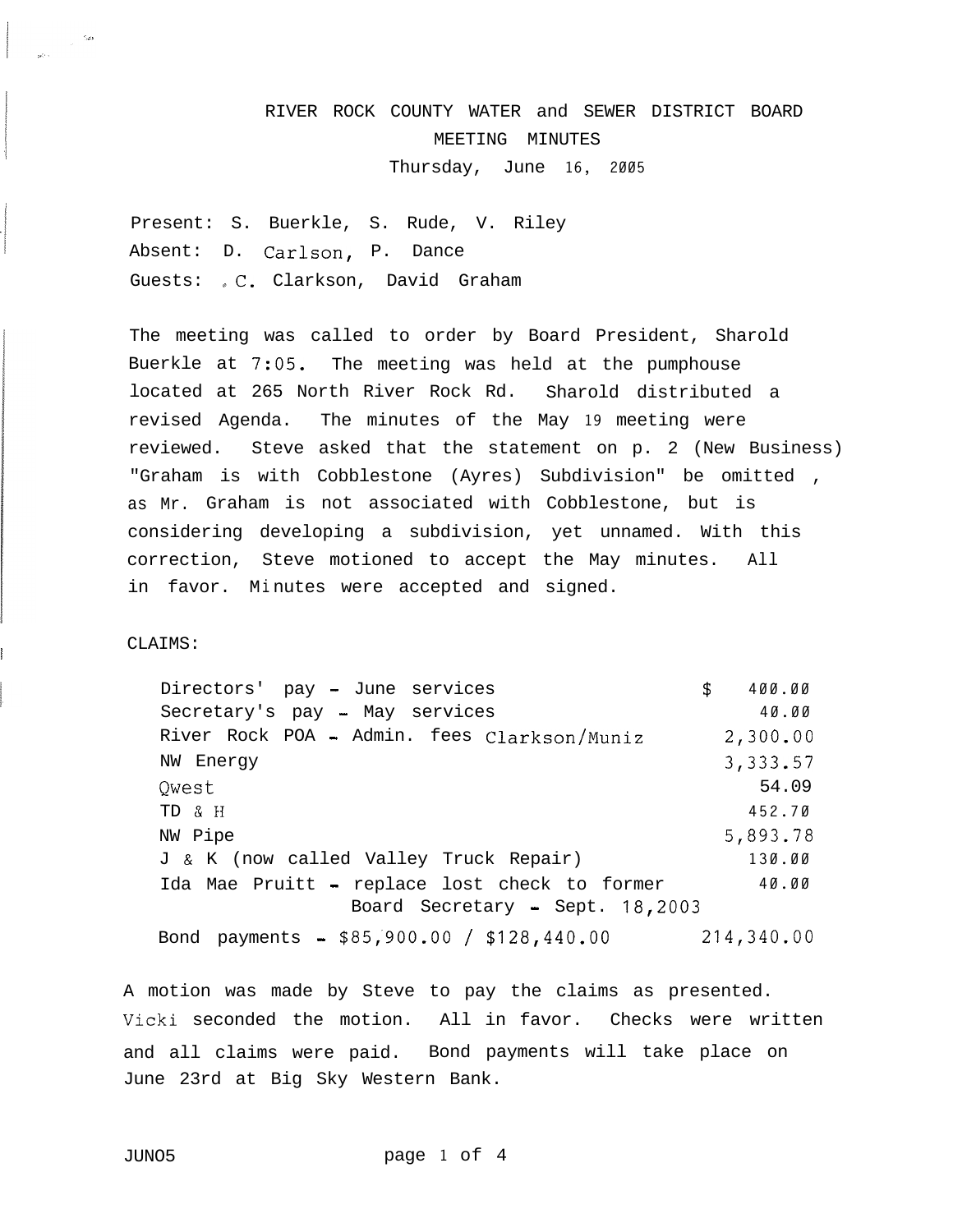The community center is reserved for the evening of July **21st,** therefore, the board will hold its meeting at Ridge View Elementary School  $- 7:00$  P.M.

REPORTS:

Revenue Summary - C. Clarkson - for May 2005 submitted. Black Mountain billing software has been updated.

Checking Acct. - S. Buerkle Begin. Bal. **\$167,023.46** End. Bal. \$196,106.85

NEW BUSINESS:

David Graham, Developer, is interested in buying water from River Rock for a proposed subdivision covering 60 acres. It would have its own central sewer.

Discussion: With present commitments to a full build-out at River Rock of **1250** meters, LandMark's, Ayres and Cobblestone, the water district is approaching 78% allowable usage. Steve said he is not opposed to selling water to Graham, but we must see how much Cobblestone needs. Sharold referred Graham to TD & FI to look at his plans.

Ron Edwards was in Missoula and could not attend. Acceptance of his operating agreement was tabled.

While in the pumphouse, Christine opened the safe and removed all documents. Steve will write to PC Dev. for documents they may still have; which need to be filed in one location for accessibility.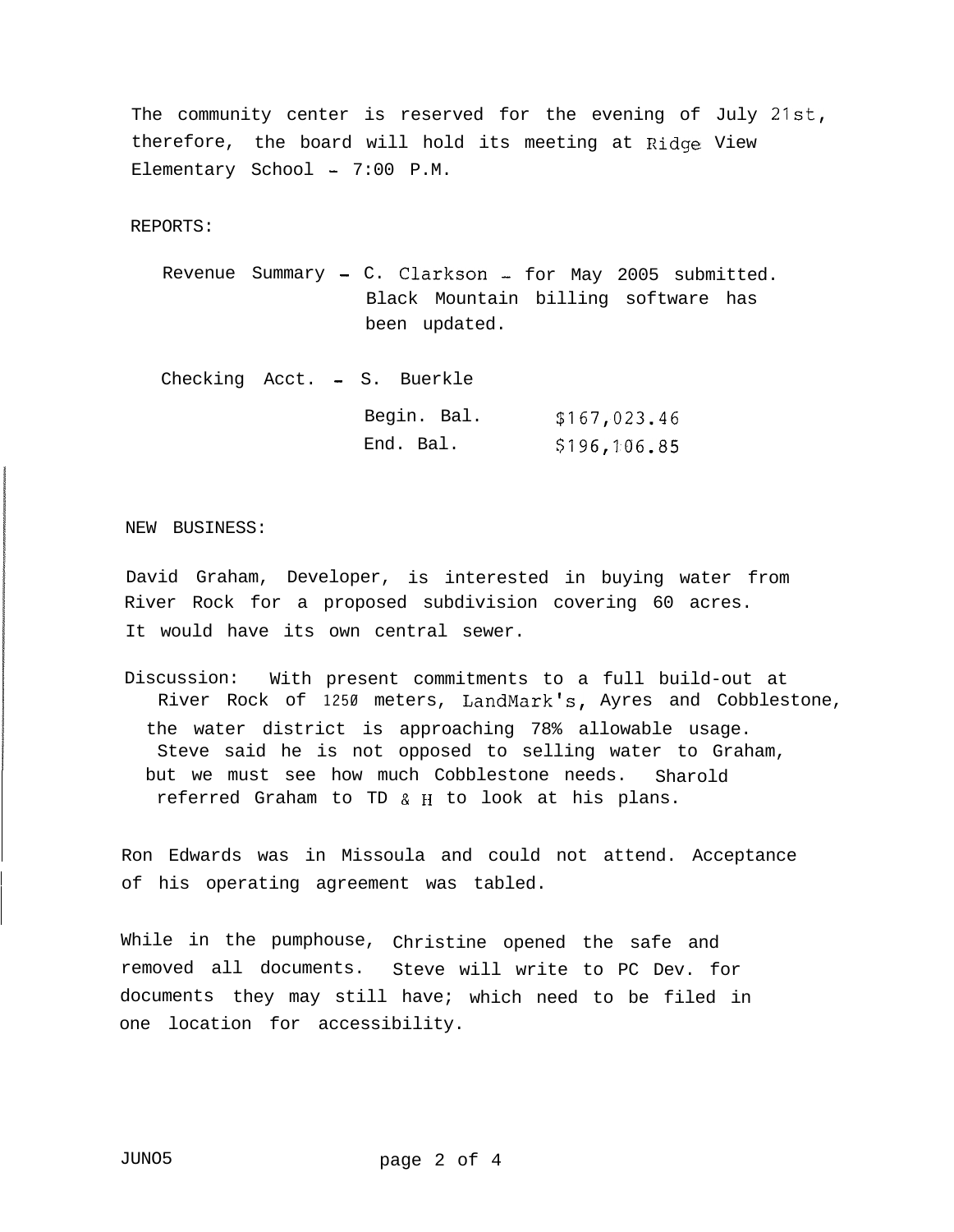Eddie recommended that the dull impeller blades be replaced. He would also like to schedule a clean-out with Carol Gerovac (Petticoat). The pumps are running normally with only one clog on June 2 - rags. Motion was made by Steve to get Eddie to order clean-out and replace blades. Vicki seconded. Motion passed. Note: Blades were ordered. See July claims. The specifications for relocation of the valve(s) were received from TD & H.

Sharold will contact TD & H and P.C. Dev. about taking financial responsibility by helping with repair costs (blades) and the relocation of the valve.

There may be a problem with the breaker when pump  $#3$  kicks on. Pressure was lost when the breaker tripped. Christine said that Ron is monitoring the problem. Eddie reset the breaker.

He-election of board members alternate-for 4 years. Sharold's office is up November 2005,

| <b>Wicki</b> | Pam   |
|--------------|-------|
| Don          | Steve |

There was no contact from homeowners who received letters about the clogged pump. Steve suggested that we wait until the blades are replaced before scheduling a Public Meeting.

There will be a partial penalty on cashing in the  $CD(s)$  to adjust maturity dates to precede bond payment due dates. June 23, Steve and Sharold will meet at Big Sky Western Bank to cash in both CDs, transfer the bond payments, and reinvest the \$222,712.70 and approx. **\$175** K in checking and purchase **4** CDs, stagger the due dates, and earn interest at a higher rate than orig nally. 6 mos. nally. G mos. **\$50** K (matures Dec. **05) 3 -** 13 mos. **\$1** OOK (matures Jul. 06) \$120K

|  | $$140K+$ |
|--|----------|
|--|----------|

\$41OK+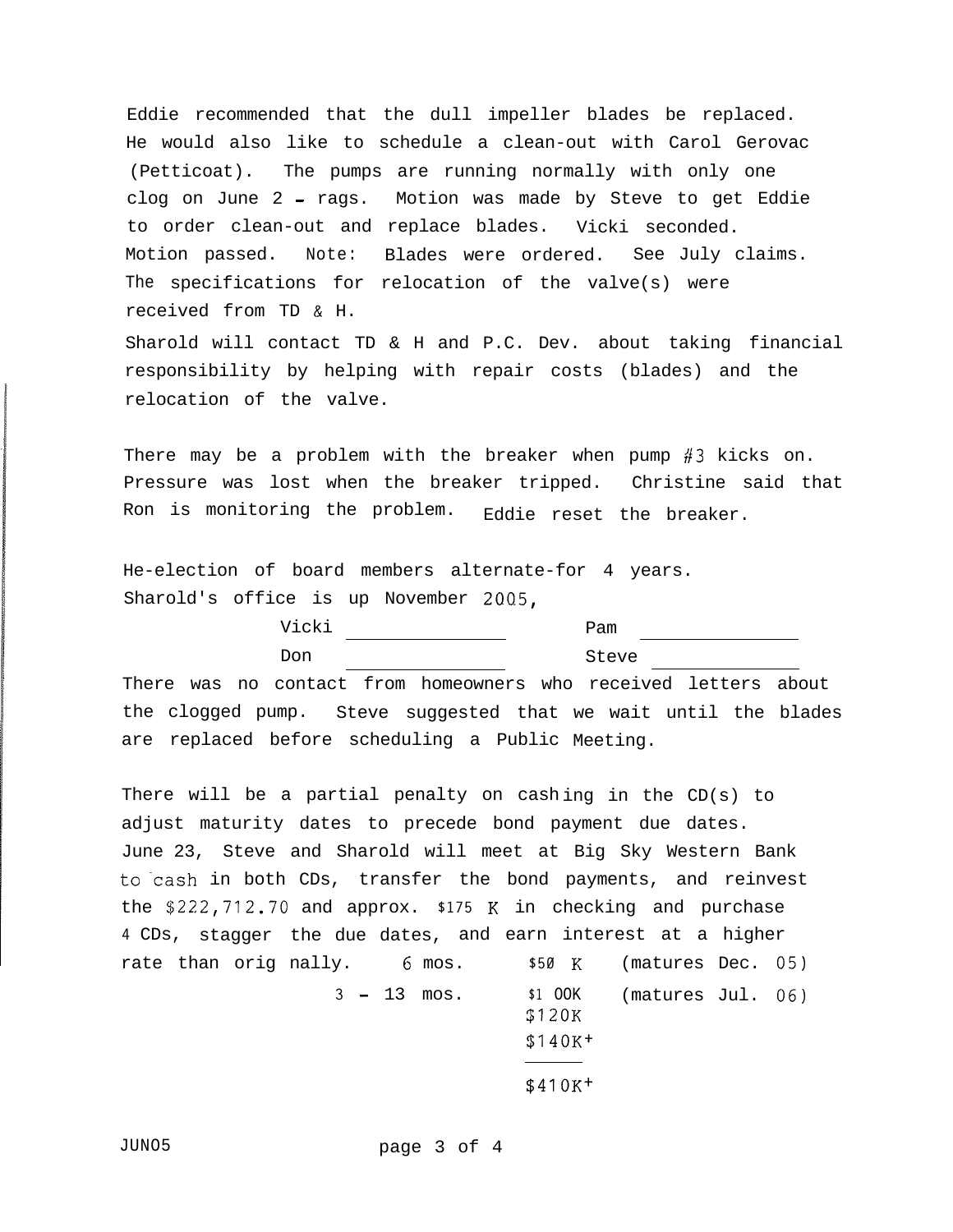Sharold asked to entertain a motion that checking surplus be placed in Money Market Account, depositing **\$20,000.00** a month in checking.

Discussion: Current operating expenses are running at **\$15,000** a month. Once Christine has deposited **\$20,000,** the remaining deposits will be made directly to the MMA. Six checks a year can be written on the MMA (min. **\$5,000).** In the future, the bond payments can be paid from the MMA.

Therefore, a motion was made by Steve that after cashing in the CDs, put \$50,000.00 in a 6 mo. CD, purchase 3 - **13** mo. **CDs (\$lOO,OOO.OO, \$120,000.00,** and the remaining **\$140,000.00+),** and retain \$20,000.00 in the checking account. Motion was seconded by Vicki. All in favor. Motion carried.,

CITIZENS COMMENTS/REQUESTS: None

ADJOURN MEETING:

After a very productive meeting, Steve asked that the board adjourn; Vicki seconded that motion and the meeting ended at 8:45 P.M.

Respectfully submitted,

 $\sim$   $\sim$   $\sim$   $\sim$   $\sim$   $\sim$ 

Secretary

ATTESTED BY:

Board Member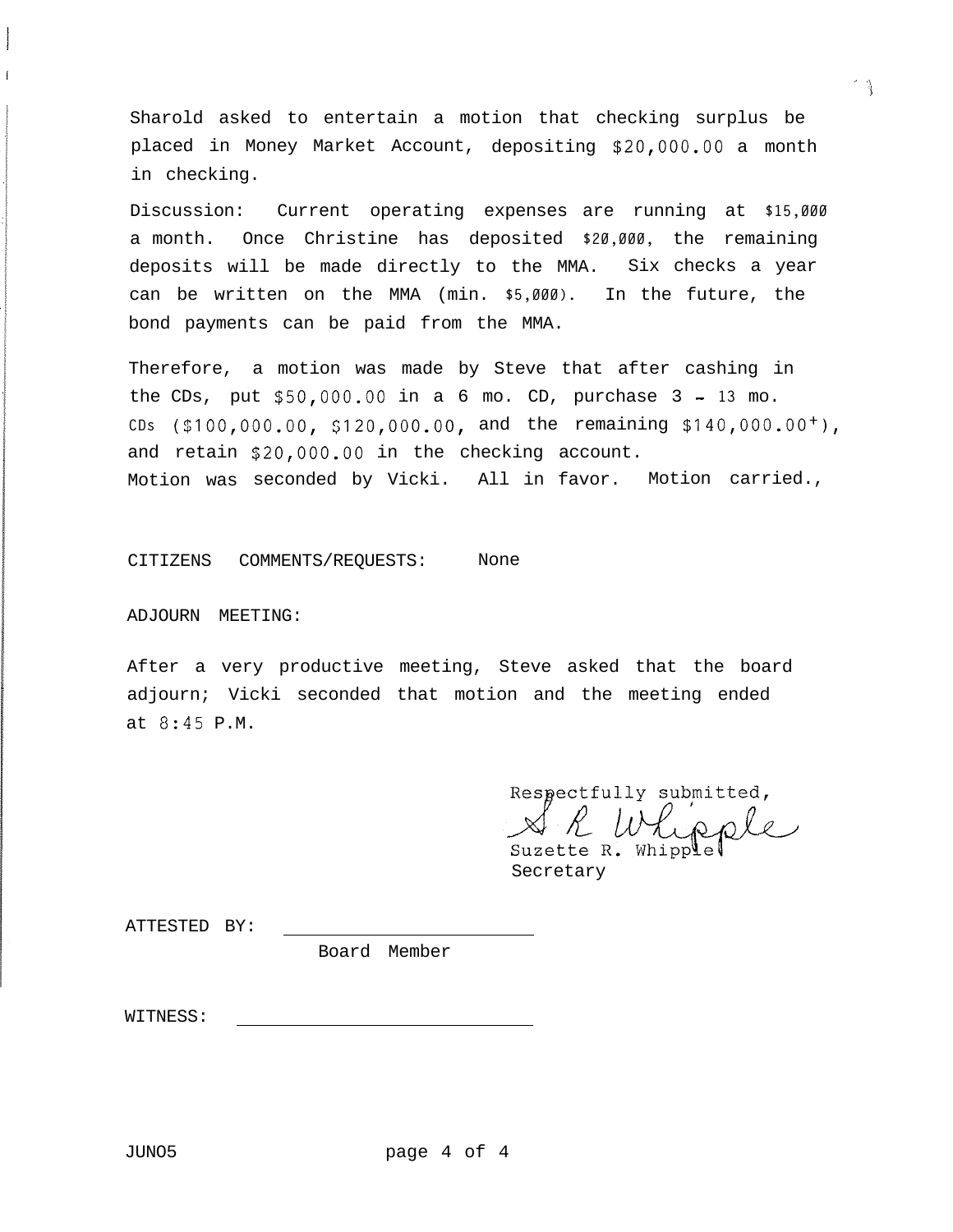# **RIVER ROCK COUNTY WATER and SEWER DISTRICT BOARD MEETING MINUTES**

**Thursday, May 19, 2005**

**Present: S. Buerkle, S, Rude, P, Dance, V, Riley Absent: D. Carlson Guests: Richard Sutterlin, C. Clarkson**

**The meeting was called to order by the Board's President, Sharold Buerkle.at 7:20 PM. A correction to the minutes was** requested by Pam Dance to read "An operating agreement was **presented to the Board." (p. 2 at end of REPORTS) With this correction, Dance made a motion to accept the April 21, 2005.minutes and Steve Rude seconded the motion. All were in favor and the motion carried.**

**CLAIMS:**

| Directors' pay - May services            | S | 400.00     |
|------------------------------------------|---|------------|
| Secretary's pay - April services         |   | 40.00      |
| River Rock POA - Clarkson/Muniz salaries |   | 2,300.00   |
| Northwestern Energy - electric           |   | 2,411.55   |
| $Qwest$ - phone                          |   | 54.27      |
| AT&T - long distance (final bill)        |   | 4.84       |
| Energy Labs - tests                      |   | 30.00      |
| TD&H                                     |   | 802.35     |
| Postage                                  |   | 396.00     |
| First West Insurance - 2nd Qtr.          |   | 1,018.00   |
|                                          |   | \$7,457.01 |

**A bill was presented from J & K Equipment, however, this claim had been paid in March. (The payment and 2nd billing crossed in the mail,) A motion was made by Dance to pay the claims as presented. The motion was seconded by Vicki Riley. All in favor; motion carried. Checks will be written and signed after the meeting and Christine will send them in the mail.**

 $max_{n=1}$   $f_{n}$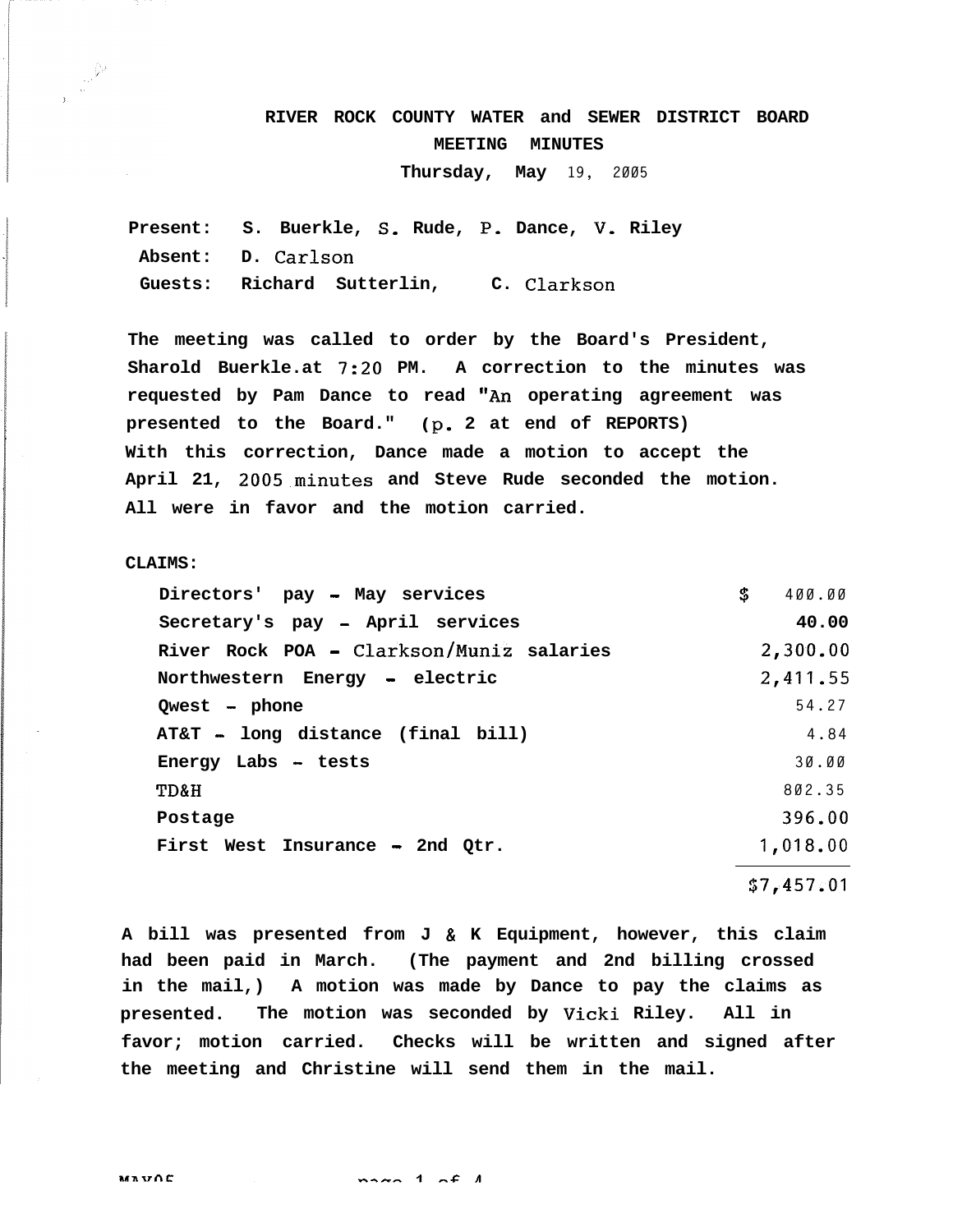### REPORTS:

**I -**

1 и.

The Dept. of Nat. Res. and Cons. returned a copy of the Completion Certificate for the two Dist. Revenue Bond loans. How much are the bond payments? **\$3.1** million @ 4.0% Jan. **1,** 2005 **\$128,800** July 1, 2005 **\$128,440** \$2.1 million @ 4.0% Jan. 1, 2005 **\$85,800** July 1, 2005 **\$85,900** A total of \$214,340.00 will be due July 1, 2005.

Revenue Summary: C. Clarkson submitted the billings, payments, and deposits for April, 2005.

Checking **Account:** S. Buerkle reported a beginning balance of **\$155'782.33** and an ending balance of **\$167,023.46**

As reported in the Budget Projection by PC Dev., there is a **\$2,516.78** cash Money Market(checking)which earned \$5.46 at the rate of -65%. The rate has increased to 0.75%. The value is now at \$2,522.24.

P, Dance noted that First Interstate is offering a 9 month CD at a more favorable rate of 3.8%. Board members would like the input of Don Carlson before making a decision.

# NEW BUSINESS:

A letter was received from Graham Development, LLC, 500 Stonegate Dr., Bozeman. David Graham, Pres., is interested in discussing a hook-up with the River Rock Water system. Dir. Buerkle suggested that he meet with him. Graham is with NEW BUSINESS:<br>A letter was received from Grah:<br>500 Stonegate **Dr.,** Bozeman. Da<br>in discussing a hook-up with the<br>Dir. Buerkle suggested that he<br>c-a tone (Ayres -) Subdivision<br>To meet the July 1 bond payments .<br><del>.vision</del>

To meet the July 1 bond payments, the board will cash in a CD.' Also, there is too much cash in the checking account and should be invested in a short-term  $CD$ . The maturity date(s) of all the CDs need to be scheduled no later than Dec. 31 and Jul. **31** to meet bond payments without penalties.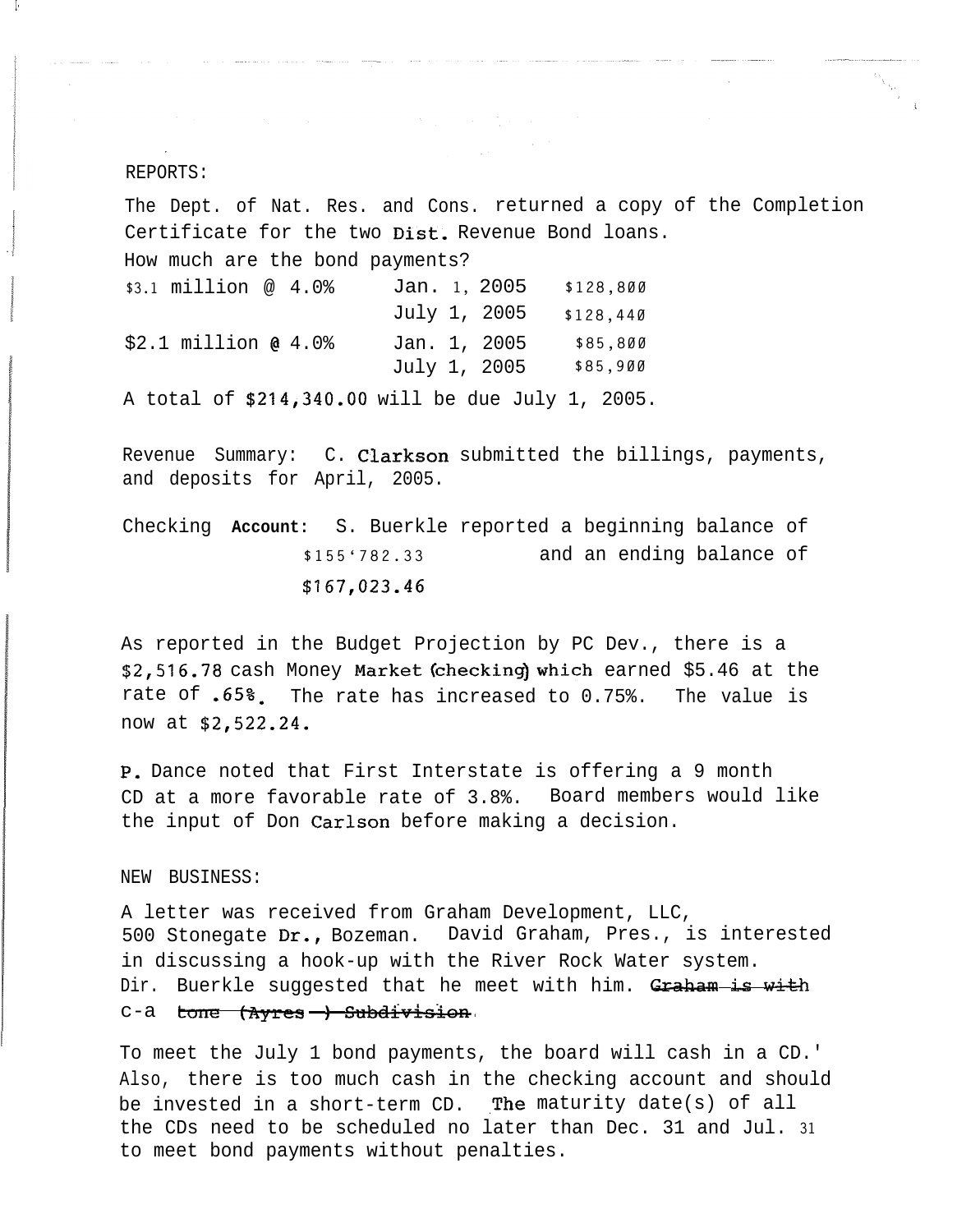**NEW BUSINESS (cont.)**

i'

**Looking over Ron Edwards' operating agreement proposal, the Board is inclined to go with it. He will need to present an edited copy which includes salary:&compensations covering sampling and lab costs. What is PC paying Ron? \$950. Sharold read the list of samples, which are approximately \$2,000 in fees.**

**Sharold checked on the Discharge Permit with Mr. DeBoo. He referred him to Mark Cucane who verified that itisinprogress.**

**Eddie was not present so no decision was made on repairs.**

**Christine typed up a letter regarding Lift Station Problems in accordance with regulations on p- 50 and p. 52 Sect. 12-7 addressing industrial waste. The letter was sent to homeowners that are. serviced by that lift station. Dance said that future repair costs could be bared by the customers. Rude suggested that a target rate increase to pay repair and replacement costs may get their attention. Clarkson and Dance thought a Public Hearing may be effective and publish the date. The Board can pass a resolution. Discussion was tabled until the June meeting and request that Ron and Eddie attend.**

**TD&H sent its report on quarterly sampling and testing at a cost of \$802.35 (\$300 + \$383 + \$70.35 + \$48). A COPY** went to DEQ.

**Steve would like to limit public comment to 5 minutes per citizen, Other public meetings follow this rule.**

**Note : The sprinkler valve controller by the blower bldg. was not locked, with its face dangling.**

**Filing cabinets are needed for documents to be. available for public viewing. Also needed are the As-Builts from PC Dev. Ron will need the operation manuals for the lift station(s). Other documents to be filed are meeting minutes, Rules & Regulations, and receipts.**

**MAYO5 page 3 of 4**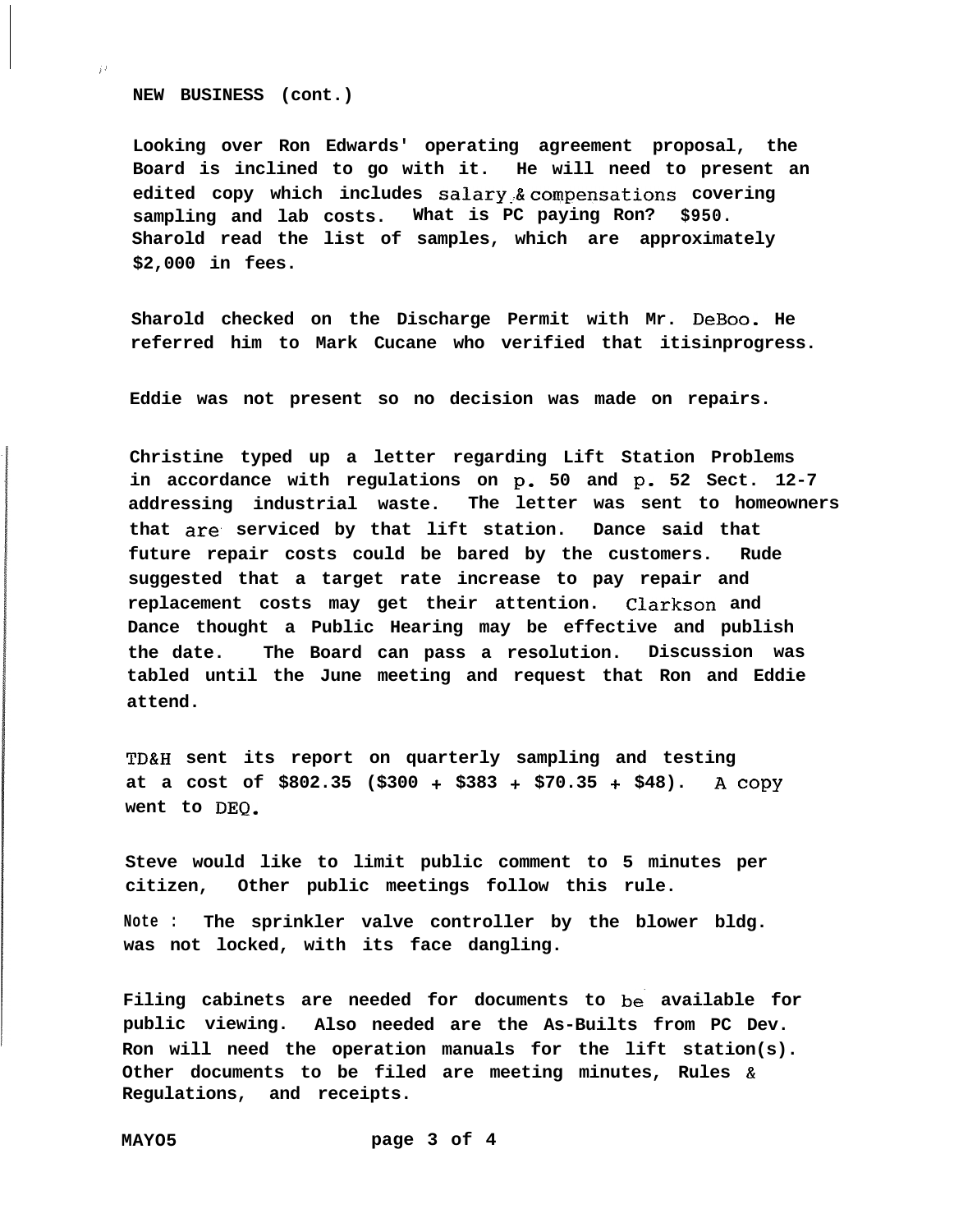### **CITIZENS COMMENTS/REQUESTS:**

**Mr. Richard Sutterlin of Pebble Brook, had questions about watering his lawn at River Rock. Pam said that a letter was sent out last year suggesting that lawns be watered 3 days a** week  $1 - 1\frac{1}{2}$  inches per watering.

### **ADJOURN MEETING:**

**There being no further business to discuss, Steve Rude made a motion to adjourn tonight's meeting. Pam and Vicki seconded the motion. All in favor. Meeting adjourned at 8:20 P.M.**

Respectfully submitted,

R Whipple

Suzette R. Whippl **Secretary**

**ATTESTED BY:**

**Board Member**

**WITNESS:**

a provincial and the second state of the second parameter of the second second

a se composición de la constitución de la constitución de la constitución de la constitución de la constitució the control of the state of the control of the state of the control of the control of the control of the .<br>Maria de la calendaria de la calendaria de la calendaria de la calendaria de la calendaria de la calendaria de ステープのあん スラス・メライム けいしゃかい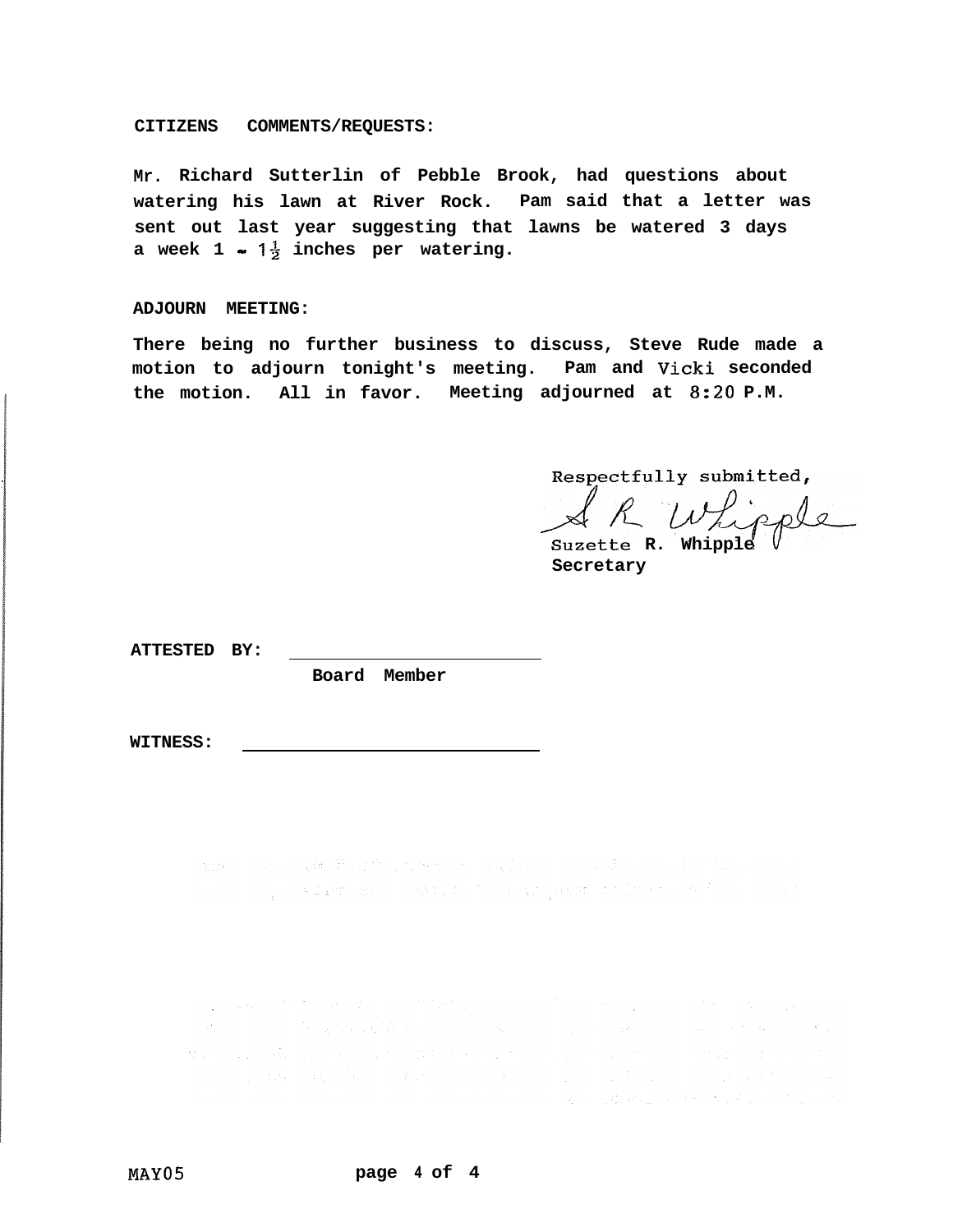# RIVER ROCK COUNTY WATER and SEWER DISTRICT BOARD MEETING MINUTES

Thursday, April **21, 2005**

Present: Buerkle, Rude, Dance, Riley Absent: Carlson Guests: Christine, Eddie, Ron, Terry Hooge, and Tony Kolnik

The meeting was called to order at 7:20 P.M. by Board President, Sharold Buerkle. After reading the March minutes, Steve said to change the word pump to valve on p.2 to read "The valve should not be in the lift station." With this correction, Steve motioned to accept the March **16, 2005** minutes. Pam seconded and all were in favor.

# CLAIMS:

/

I I

!

 $\begin{array}{c} \hline \rule{0pt}{2.5ex} \rule{0pt}{2.5ex} \rule{0pt}{2.5ex} \rule{0pt}{2.5ex} \rule{0pt}{2.5ex} \rule{0pt}{2.5ex} \rule{0pt}{2.5ex} \rule{0pt}{2.5ex} \rule{0pt}{2.5ex} \rule{0pt}{2.5ex} \rule{0pt}{2.5ex} \rule{0pt}{2.5ex} \rule{0pt}{2.5ex} \rule{0pt}{2.5ex} \rule{0pt}{2.5ex} \rule{0pt}{2.5ex} \rule{0pt}{2.5ex} \rule{0pt}{2.5ex} \rule{0pt}{2.5ex} \$ 

.! ..,, "'!

| Directors' pay - April services              | \$<br>400.00 |
|----------------------------------------------|--------------|
| Secretary's pay - March services             | 40.00        |
| River Rock POA - Clarkson/Muniz salaries     | 2,600.00     |
| NW Energy - electricity                      | 2,608.05     |
|                                              | 597.31       |
| Qwest - phone service                        | 53.67        |
| Energy Labs - March coliform test            | 15.00        |
| NW Pipe - meters                             | 6,063.38     |
| AWWS (Todd King) - pump repairs              | 786.00       |
| Lonesome Dove Concrete - pulley/winch base   | 156.00       |
| Victoria Anderson - refund to homeowner      | 27.50        |
| Postage                                      | 322.00       |
| Petticoat (Carol Gerovac) - Line maintenance | 3,512.00     |
|                                              | \$17,180.91  |

Buerkle asked for a motion to pay claims; seconded by Steve. Motion carried and claims were paid.

### REPORTS:

Revenue Summary - Clarkson reported March 2005 billings, payments, and deposits. (see file) River Rock has 28 new service connections. LandMark has 4 new connections for a total of **176.**

Checking Account - Buerkle reported begin. balance **\$132,087.89** end. balance **\$155,782.33** as of April **21, 2005**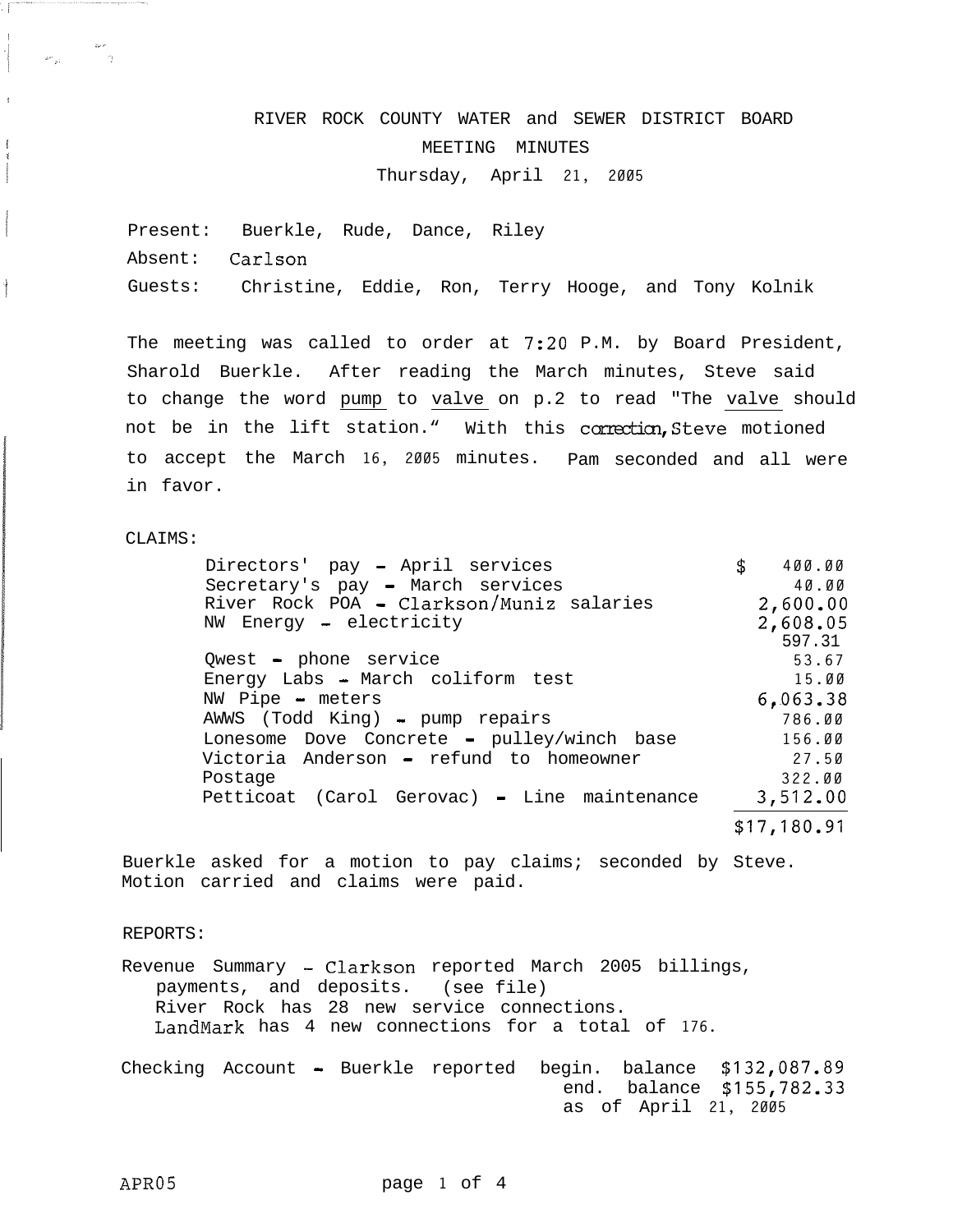REPORTS (cont.)

Water & Sewer Operations - Edwards gave an update on connecting the auto dialers. He showed pictures of the current state of the dialer system inside the pump house. The phone lines are cut (not connected). The auto dialer at the treatment system has one on-line and is operational. A second line would be needed at the pumphouse to connect the dialer.

 $\label{eq:3.1} \begin{array}{ll} \mathcal{A} & \mathcal{A} \\ \mathcal{A} & \mathcal{A} \end{array}$ 

Water usage - April **18 150,000** gallons were used as compared to 2004/2003 avg/day **261.483** gallons

Pump run times - **1** and 2 running 3, 4, and 5 are rarely needed The pump at Well#1 runs approx. 2  $hr/day$  $Well#2 - an hour meter was placed to see$ how long it's running  $Well#1$  has an hour meter - will help when chlorine pump runs

Since December, coliform samples have been good In March, three sites were tested and all were good

LandMark - March **21 25,000** gallons Is there a leak at LM? Was the possibility of a leak checked? Steve suggested that we get a Leak Detection co. to check for leaks. Throughout the system the triple winter usage does not reflect the population increase.

Lead & Copper sampling (see file)

The 2nd Compliance Period for the EPA for 2005 is approaching. Nitrate sampling - continue to monitor.

Dir. Buerkle asked Ron if he has a contract proposal. An operationing agreement was presented to the Board.

NEW BUSINESS:

Eddie found a crane lift for Villas area station. He is building a concrete pad to support the crane. (see claims)

An e-mail was received March 24, 2005 from TD&H (Jim Pierce) making recommendations regarding using a vortex pump. It was noted that the City of Belgrade has switched to a vortex pump. Specifications for the redesign were not included.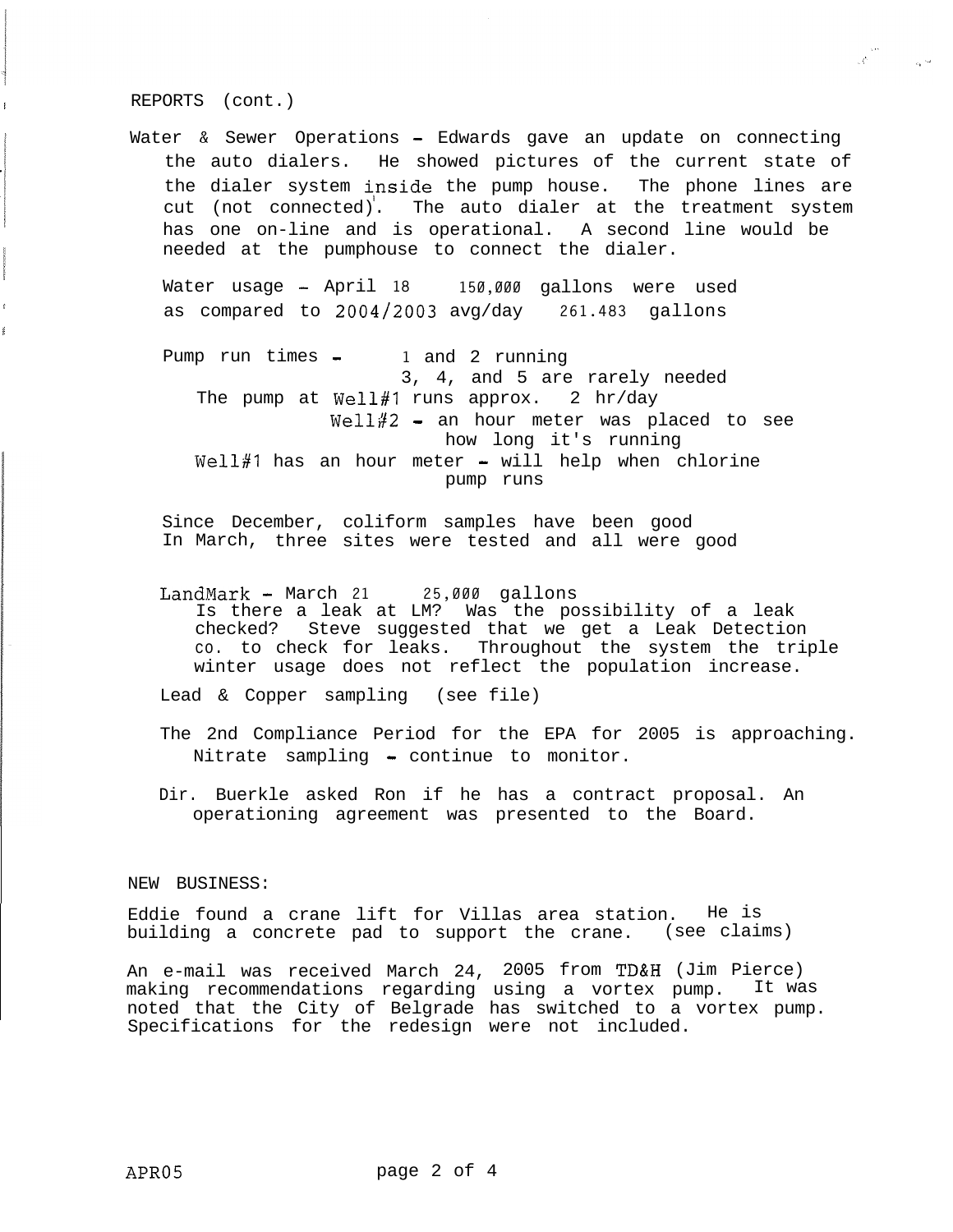NEW BUSINESS (cont.)

 $\alpha$  and  $\beta$  . The set of  $\beta$ 

An in-depth discussion was held on what is the most efficient and cost effective way to keep the system running with minimal breakdowns. Eddie asked the Board to replace impeller blades on the pump. The blades have been chewed up by rocks, sand, and rags. Everyone agreed that a wire basket would not be effective. Todd King recommended to Eddie that a grinder<br>pump be used. Todd and Eddie also recommended a redesign Todd and Eddie also recommended a redesign that would give the ability to lift the check valve out of the hole **(16'** - **20').** Construction rock from the **pit** run is getting into the sewer system.

The question was raised again about homeowner/contractor responsibility. As a first step, a letter could be sent to the affected areas with a list of non-biodegradeable **items** that should not be flushed into the system nor put in a garbage disposal. Recycling can be encouraged. A note did go out on the last water bill and mentioned on the River Rock News letter. WebSite?

The letter should include the costs of repairing damage to the pump and that it is an on-going problem that will not fix itself. Cooperation is needed by those who are serviced by that lift station.

The cost of replacing the impeller blades would be approx. **\$1,250** per pump.

A decision was made to postpone replacing the blades until the next meeting. (Awaiting specs from TD&H)

It was recommended that Eddie and anyone else handling the sewer get the series of Hepatitis. shots. A motion was made for the Board to pay for these shots. Steve seconded the motion; opposed - none. All in favor; motion carried. Eddie stated that he does not-go into the manholes.

### CITIZENS COMMENTS/REQUESTS:

New Board Member, Vicki Riley, received calls regarding the burning of weeds along the irrigation ditch. A lot of debris was left in and along the waterway. The weather had been very windy and trash blew for blocks from the CopperBloom construction dumpster. Mr. DelGrande, Proj. Dev., had a crew clean up the debris. Thank you for being a good neighbor.

Terry Hooge is interested in doing work/maintenance on the th System: he werked on it in your data radiiii RR system. He worked on it in \$98% and\*\*\* famirix specializing in wastewater treatment systems.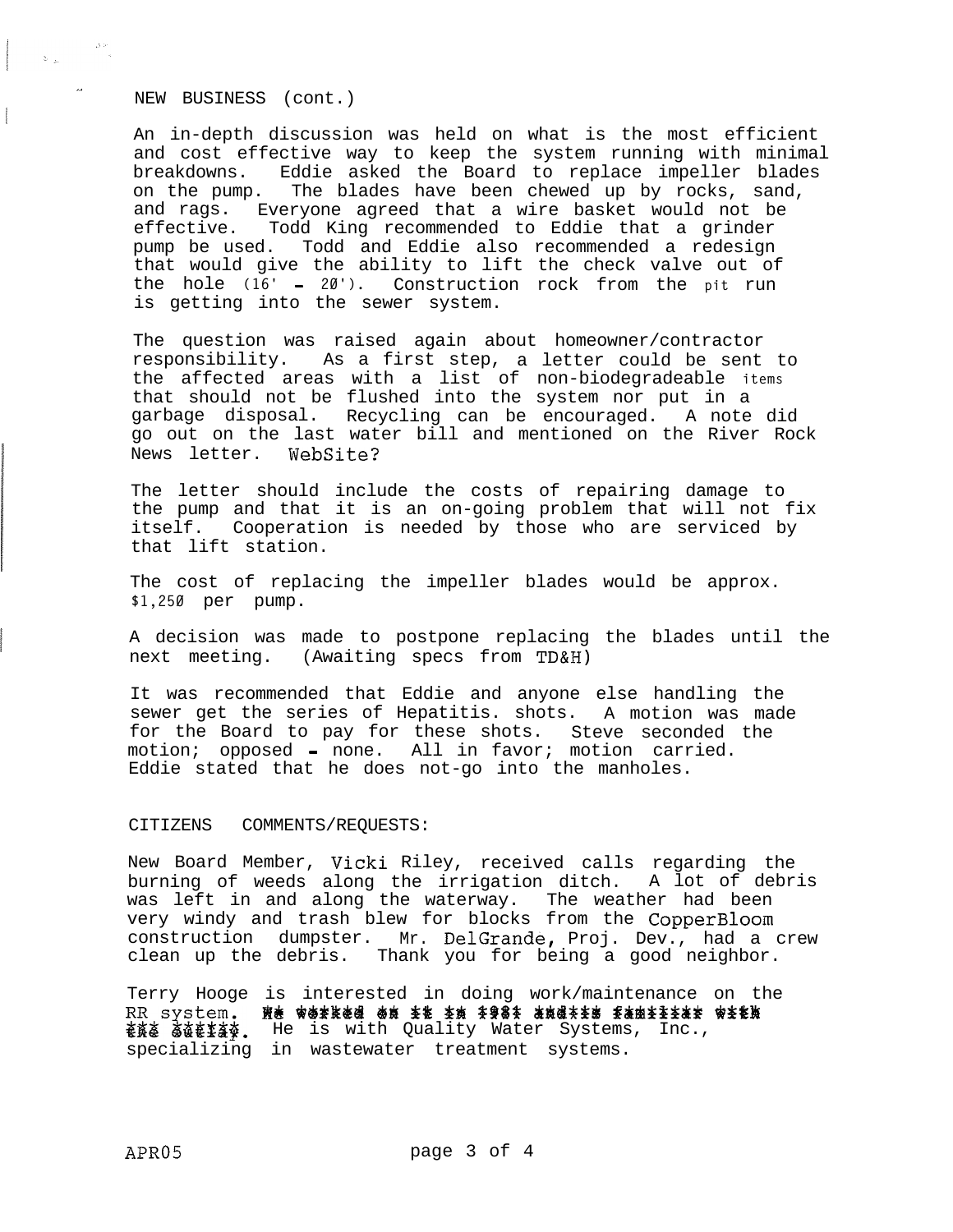# CITIZENS COMMENTS/REQUESTS (cont.)

Another quest, Mr. Tony Kolnik, said he worked on the RR system in 1981. His concern is the West Gallatin River. How much or is any of the water being pumped at RR draining from the river? With the construction of LandMark and Cobblestone, how will that affect the water level of the W. Gallatin River? Some items that were discussed: LandMark buys water from River Rock. Cobblestone T's off from LandMark. LandMark owns its infrastructure. Definition of ground water vs. surface water. The possible future sewer line from Gateway to Logan. Golden Ventures W. Gallatin River - drought or drain. Oath of Office as a public official taken by each Board Member. Shedd's Bridge. 5.2 million paid for system (2.2 mil. for water and 3.0 mil. for sewer. Payment is made on the bonds every 6 months. King  $Arthur - has an innovative system.$ 

j i komunisti komunisti komunisti komunisti komunisti komunisti komunisti komunisti komunisti komunisti komuni<br>Isto

# ADJOURNMENT:

I

There being further business, a move was made to adjourn the meeting. Signatures were obtained on the Certification of Completion transferring loans from Valley Meadows to the Board. Steve seconded the motion to adjourn. All in favor. The meeting ended at 8:50 PM.

Respectfully submitted,

Suzette R. Whipple

Suzette R. Whipple Secretary

ATTESTED BY:

Board Member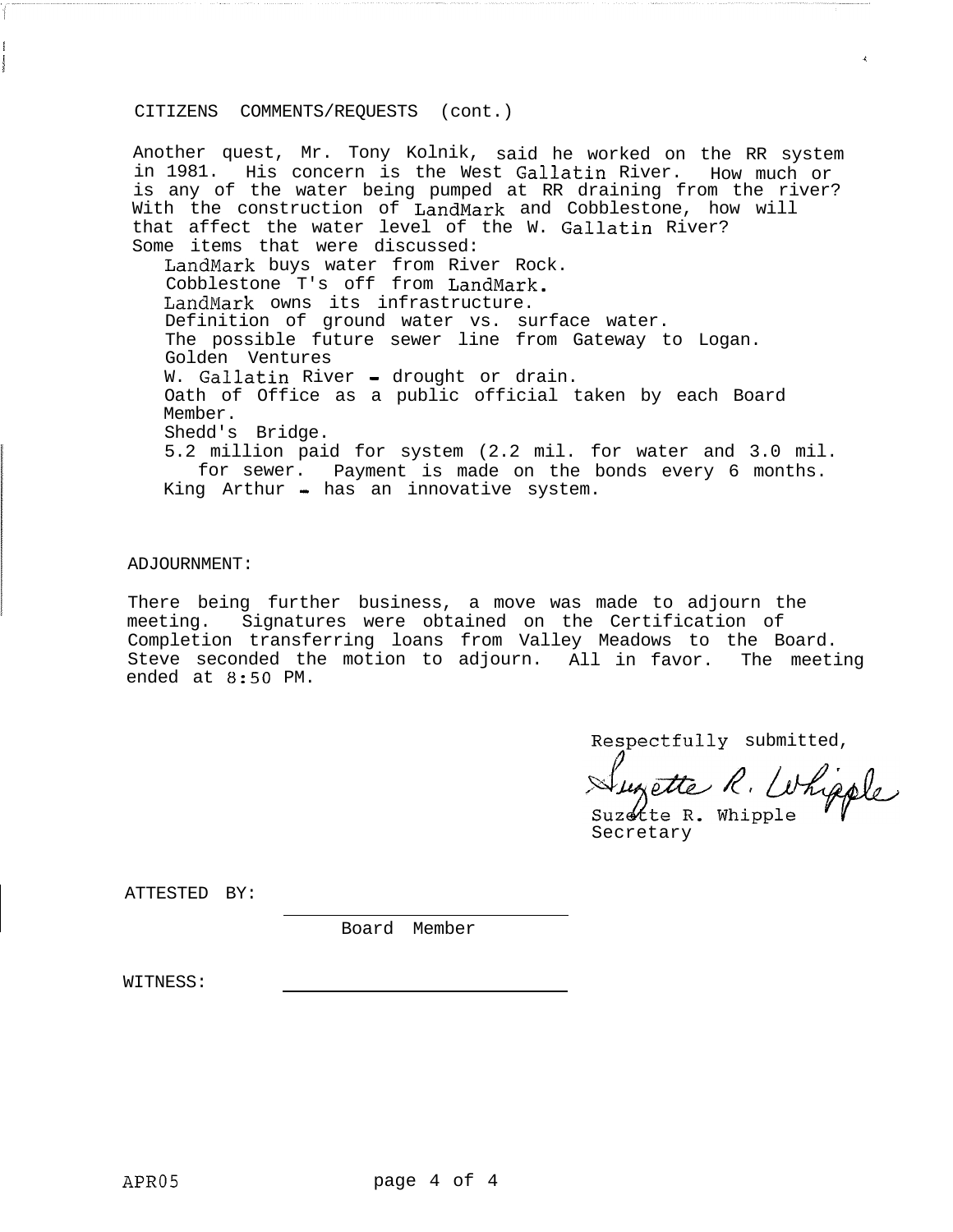# RIVER ROCK COUNTY WATER and SEWER DISTRICT BOARD MEETING MINUTES FEBRUARY 17, 2005

Present: Buerkle, Rude, Richards, Dance, Carlson Guests: Christine Clarkson, Jason Leep

After reading the January Minutes and looking over quite a few claims, the meeting was called to order at 7:14.PM by President Buerkle. The Jan. 20, 2005 Minutes needed to be amended before they were accepted. Three changes were made on page 3 of 4; "There is money from the State that RRCW&SD can use, approximately \$500,000.00 and the Board is considering placing \$100,000.00 in the State Investment Pool (SIP). Anna Rosenberry, County Treasurer, . . . (Note: MS Rosenberry is now the Rozeman City Treasurer and Kimberly Buchanan is the new Gallatin County Treasurer). The Secretary noted these changes and the minutes were accepted.

| Claims: | Directors'<br>pay - February 2005 services  | \$400.00 |
|---------|---------------------------------------------|----------|
|         | Secretary's pay - January 2005 services     | 40.00    |
|         | Energy Labs 1. Annual test                  | 690.15   |
|         | Jan. coliform test<br>2.                    | 15.00    |
|         | Feb. coliform test<br>3.                    | 15.00    |
|         | Copper & Lead test<br>4.                    | 207.65   |
|         | Steve Ross (made new water key)             | 112.50   |
|         | River Rock POA (reimburse. for postage)     | 396.00   |
|         | Northwestern Energy                         | 3,652.22 |
|         | RR POA - Salaries for Clarkson, Muniz       | 2,250.00 |
|         | Curt Kelly (Electrician - pump)             | 111.00   |
|         | J&K Cont. (Equipment repair - pump)         | 292.50   |
|         | Advanced Wastewater Specialists (AWWS)-pump | 362.00   |
|         | AT&T                                        | 1,18     |

The phone jack in the pumphouse has been disconnected. A recommendation was made to have AWWS clean the pumps semiannually as preventive maintenance. Motion was made to pay the above claims by Steve Rude. Seconded by Don Carlson. All in favor; motion carried and claims were paid.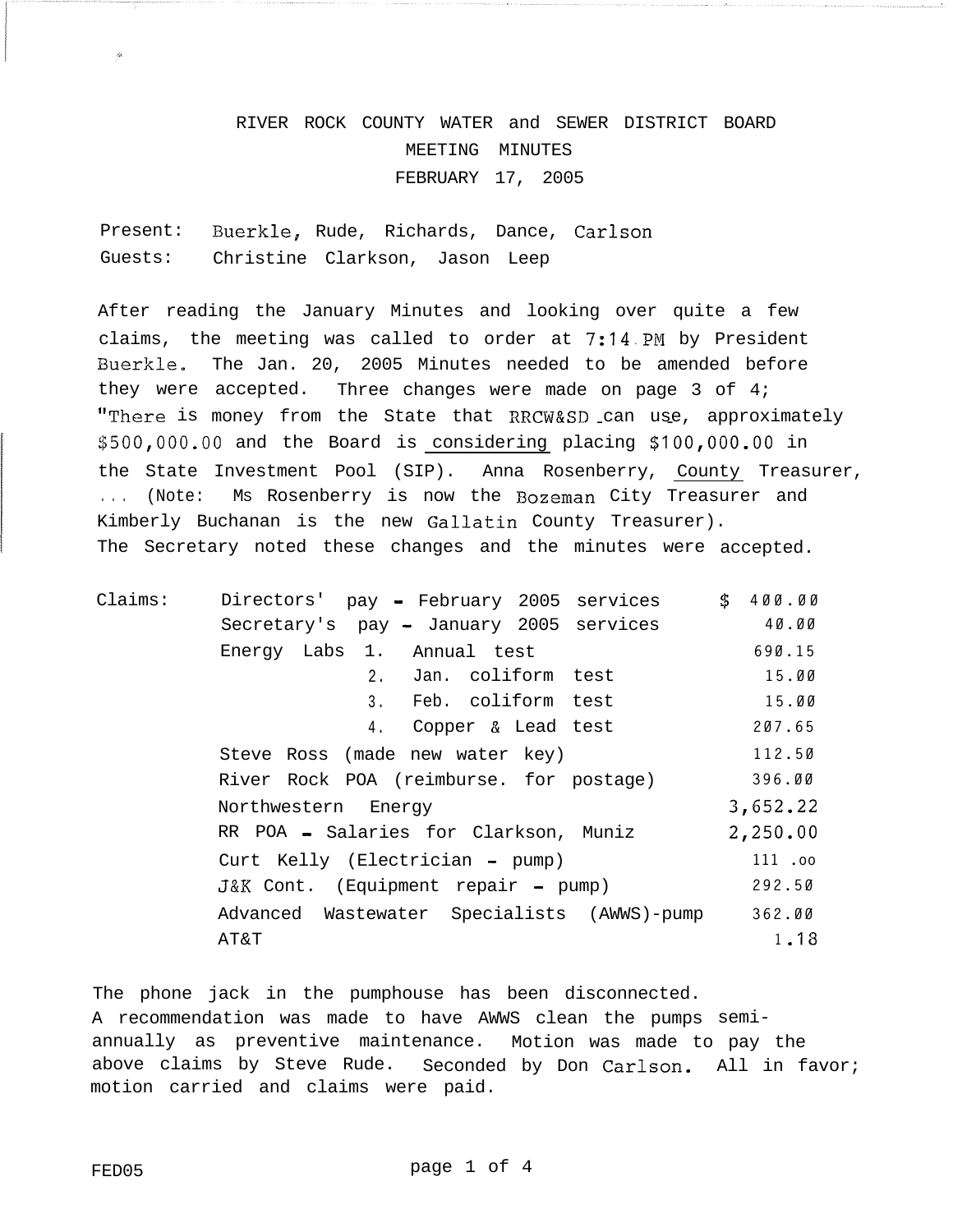Reports:

/ I

Revenue Summary - Christine Clarkson

Checking Account - Sharold Buerkle - beginning balance **\$92,101.79** ending balance **\$110,979.34**

i

'A

New Business:

### **Example 2** is the contract of the contract of the contract of the contract of the contract of the contract of the contract of the contract of the contract of the contract of the contract of the contract of the contract of

Clarkson reported that Pump #2 alarmed on Feb. **16.** Todd Ring was called. He surmised that there was blockage. Carol Gerovac of Petticoat Pipe Cleaning came out Feb. 17 and found the pump hole bottom covered with gravel and what appeared to be shop towels that are used by painters. This clogging causes the amperage to go up and sets off the alarm. The pump has to be lifted to be cleaned. The pump weighs approx. 250 lbs. If we were fo have our own equipment to do this, it would require a pulley  $\&$  w $\phi$ nch and a device to collect an 8 in. chain. Rude made a motion to solicit proposals from Petticoat. Carlson moved to hire Gerovac. Discussion: purpose of this action is to keep the system working properly with scheduled maintenance. Pam Dance recommended an in-house monitoring of the amperage readings to watch for trends or patterns. Steve motioned to start using bio-blockers. The motion to hire Petticoat was seconded by Eric Richards. All were in favor. Motion carried. The motion to start using bio-blockers was seconded by Pam. Motion carried. Christine will call Carol and order a supply of bio-blockers.

Carlson asked Jason Leep about the status of the Discharge Permit. The application is an **18** mo. process and is close to being issued.

Don motioned to hook up automatic dialers to the pumphouse and sewer to alert Eddie when an alarm goes off. Christine would be the 2nd called, as a backup, and would call Ron Edwards, Operator, if needed. This motion was seconded by Richards. All board members were in favor; motion passed.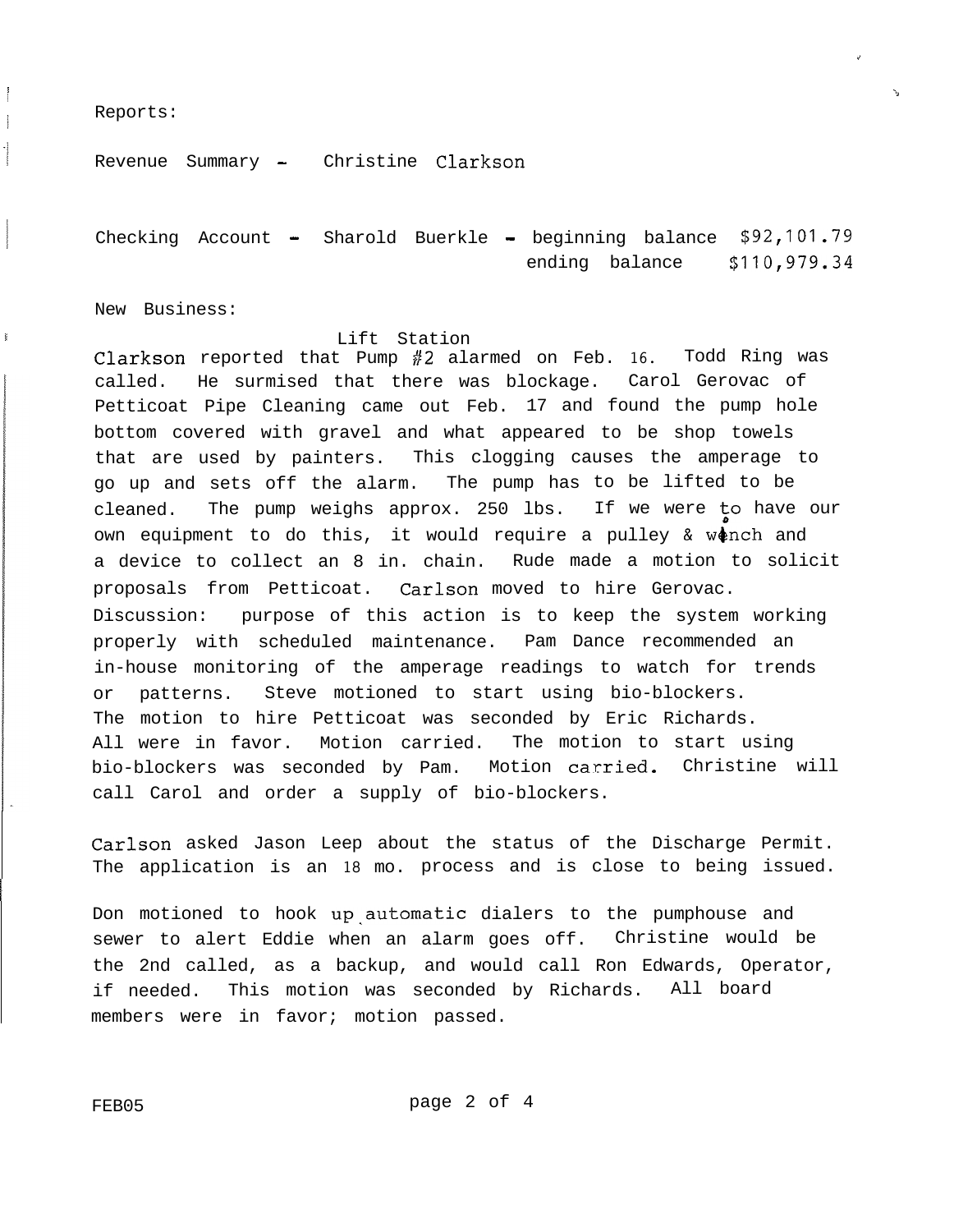New Business (cont)

The Board needs Ron's contract from PC Development. Jason will ask Ron to give the paperwork to Christine. The contract needs to be for Operator of water and sewer, which will be required when the Discharge Permit is issued.

Board Member Pam Dance announced that this meeting **would he** the last meeting attended by Eric Richards. Eric and his family are moving to Missouri. We all wish him well. Thank you, Eric, for your service on the Board.

Old Business:

The parts inventory will be mainly for the chlorination system. The chlorine is hard on the rubber and other parts.

Banking & Investments: One of the favorable aspects of investing in the State Invest. Pool is that it offers liquidity. The Board has until July 05 to decide.

The Collateral Agreement has been taken care of. Copies were sent to the Dept. of Natural Resources, US Bank & Trust and Chad Meyers. The Board has received acknowledgement from the State. The money in the Escrow Acct. now belongs to the Board, not P.C. Development.

Shsrold will call Ron regarding hooking up the automatic dialers. The Board will look over finances of the RRCW&SD before committing to a 5-yr. plan to clean the entire system, as recommended by Gerovac of Petticoat at the Jan 05 meeting.

Steve offered to map the platte, with Ron's input.

Carlson noted that the CD maturing on July 27, 2005 could be budgeted to pay the loan which is due July 1, 2005 and January **1,** 2006. The recurring 6 mos. maturity date would need to be adjusted. Don will call the bank.

Pam - there is projected revenue from new connections in River Rock, Landmark, and Ayres in 2006.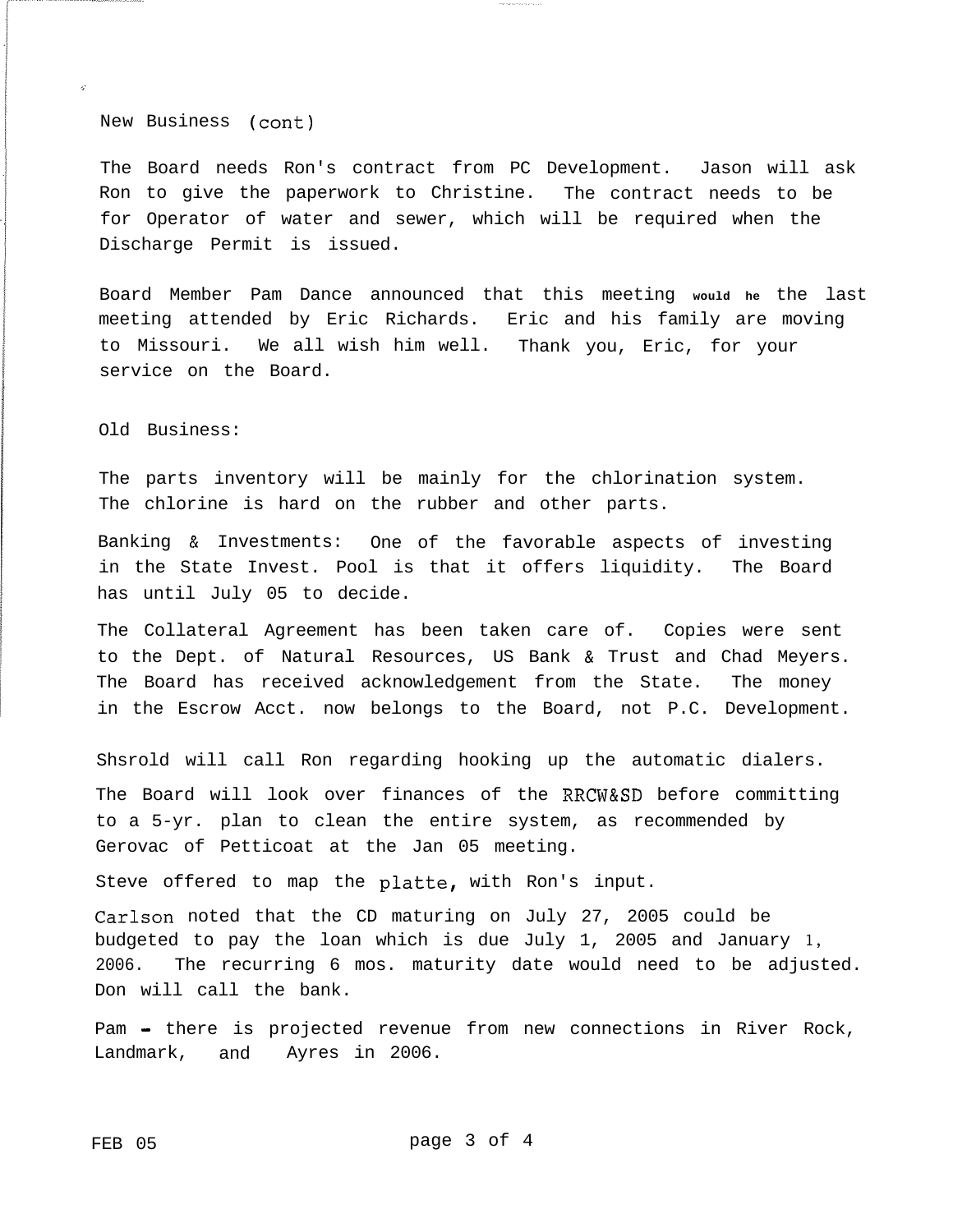**There being no further business, Steve asked that the meeting be adjourned. Unanimous in favor. Meeting ended at approx. 8:30 PM.**

**Respectfully submitted,**

簿 全

 $\mathbf{A}_\mathrm{c}$ 

**Suzette R. Whippl&,YSecretary**

**ATTESTED:**

**BY:**

**Board Nember**